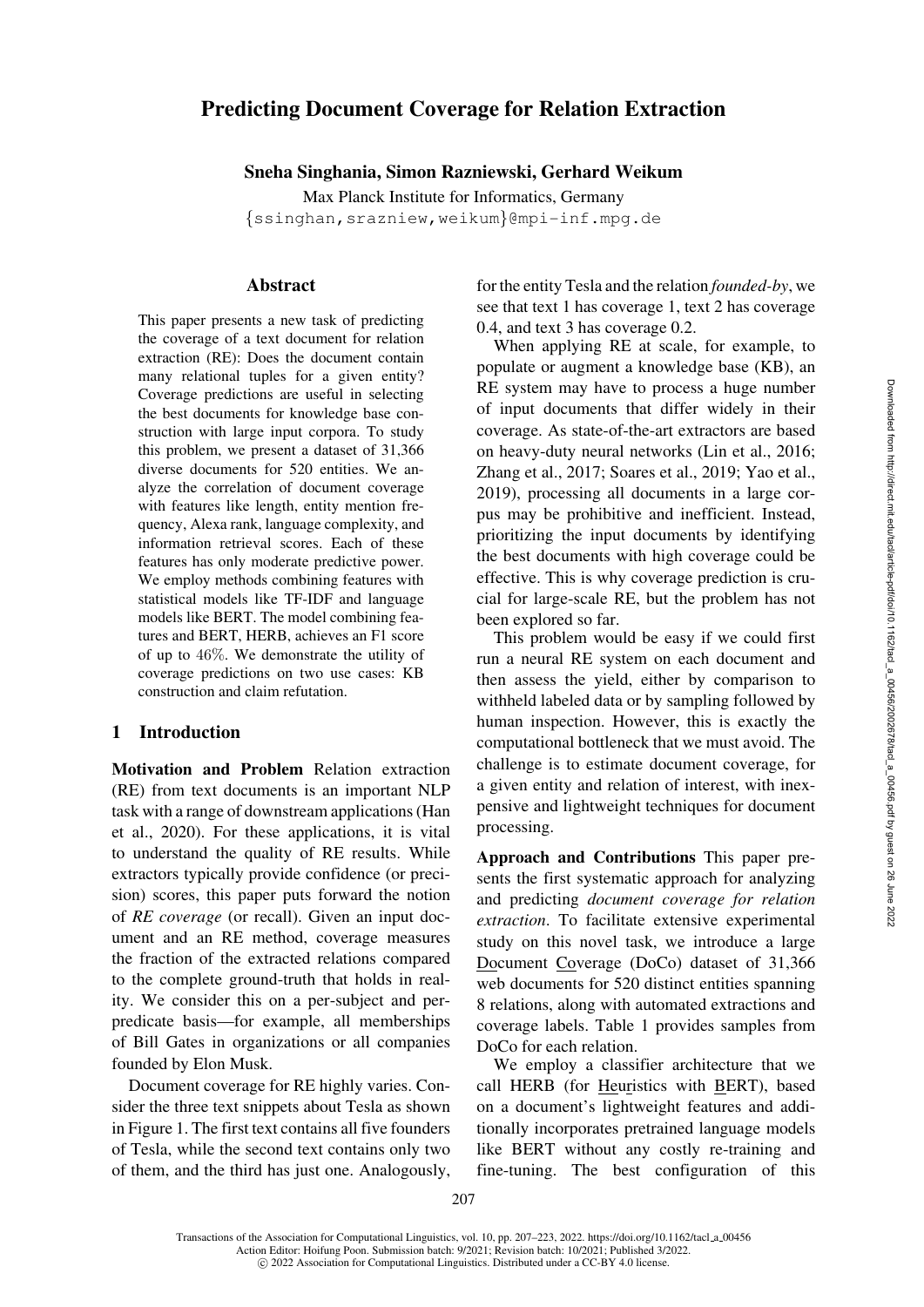www.cnbc.com/2020/01/30/elon-musk-i-really-didnt-want-to-be -ceo-of-tesla.html

Text 1: ... The company had five co-founders: Martin Eberhard and Marc Tarpenning, who started the original Tesla Motors in 2003, as well as Ian Wright, JB Straubel and Musk....

www.rnz.co.nz/national/programmes/ninetonoon/audio/201754 507/new-zealand-co-founder-of-tesla-motors-ian-wright Text 2: ... lan Wright is a New Zealander engineer

who co-founded Tesla Motors with Elon Musk in  $2003...$ 

https://www.tesla.com/elon-musk

Text 3: ... Elon Musk co-founded and leads Tesla, SpaceX, Neuralink and The Boring Company. As the co-founder and CEO of Tesla, Elon leads all product designs ...

<span id="page-1-0"></span>Figure 1: Sample documents from our Document Coverage (DoCo) dataset.

classifier achieves an F1-score of up to 46%. The classifier provides scores for its predictions and thus also supports ranking documents by their expected yield for the RE task at hand.

We evaluate our approach against a range of state-of-the-art baselines. Our results show that heuristic features like text length, entity mention frequency, language complexity, Alexa rank, or information retrieval scores have only moderate predictive power. However, in combination with pre-trained language models, the proposed classifier gives useful predictions of document coverage.

We further study the role of coverage prediction in two extrinsic use cases: *KB construction* and *claim refutation*. For KB construction, we show that coverage estimates by HERB are effective in ranking candidate documents and can substantially reduce the number of web pages one needs to process for building a reasonably complete KB. For the task of claim refutation (e.g., Tim Cook is the CEO of Microsoft), we show that coverage estimates for different documents can provide counter-evidence that can help to invalidate false statements obtained by RE systems.

The salient contributions of this work are:

- 1. We introduce the novel task of predicting document information coverage for RE.
- 2. To support experimental comparisons, we present a large dataset of annotated web documents.
- 3. We propose a set of heuristics for coverage estimation, analyze them in isolation and in combination with an inexpensive standard embedding-based document model.
- 4. We study the application of our classifier on two important use cases: KB construction and claim refutation. Experiments show that our predictor is useful in both of these tasks.

Our data, models and code is publicly available. $<sup>1</sup>$ </sup>

### 2 Related Work

Relation Extraction (RE) RE is the task of identifying the relation types between two entities that are mentioned together in a sentence or in proximity within a document (e.g., in the same paragraph). RE has a long history in NLP research [\(Mintz et al.](#page-14-1), [2009](#page-14-1); [Riedel et al., 2010](#page-15-2)), with a recent overview given by [Han et al.](#page-13-1) [\(2020](#page-13-1)). State-of-the-art methods are based on deep neural networks trained via distant supervision [\(Lin](#page-14-2) [et al.,](#page-14-2) [2016](#page-14-0); [Zhang et al.](#page-16-0), [2017](#page-16-0); [Soares et al.,](#page-15-0) [2019](#page-15-0); [Yao et al.](#page-15-1), [2019\)](#page-15-1). On the practical side, RE is available in several commercial APIs for information extraction from text. In our experiments, we make use of Rosette<sup>2</sup> and Diffbot.<sup>3</sup> Our approach is agnostic to the choice of extractors, though; any RE tool can be plugged in.

Knowledge Base Construction (KBC) RE plays a crucial part in the more comprehensive KBC task: identifying instances of entity pairs that stand in a given relation in order to construct a knowledge base [\(Mitchell et al.](#page-14-3), [2018;](#page-14-3) [Weikum](#page-15-3) [et al.,](#page-15-3) [2021](#page-15-4); [Hogan et al.](#page-13-2), [2021\)](#page-13-2).

The input is typically a set of documents, often assumed to be fixed and given upfront. This disregards the critical issue of benefit/cost trade-offs, which mandates identifying high-yield inputs for resource-bounded KBC. Identifying relevant, expressive, and preferable sources for KBC is often referred to as *source discovery*. Source discovery can be performed via IR-style ranking of documents or can be based on heuristic estimators of the yield of relation extractors [\(Wang et al.](#page-15-5), [2019](#page-15-5); [Razniewski et al., 2019](#page-15-6)). The former work, in

<sup>1</sup>[www.mpi-inf.mpg.de/document-coverage](https://www.mpi-inf.mpg.de/document-coverage-prediction) [-prediction](https://www.mpi-inf.mpg.de/document-coverage-prediction).

<span id="page-1-1"></span><sup>2</sup><https://rosette.com/>.

<span id="page-1-3"></span><span id="page-1-2"></span><sup>3</sup><https://www.diffbot.com/>.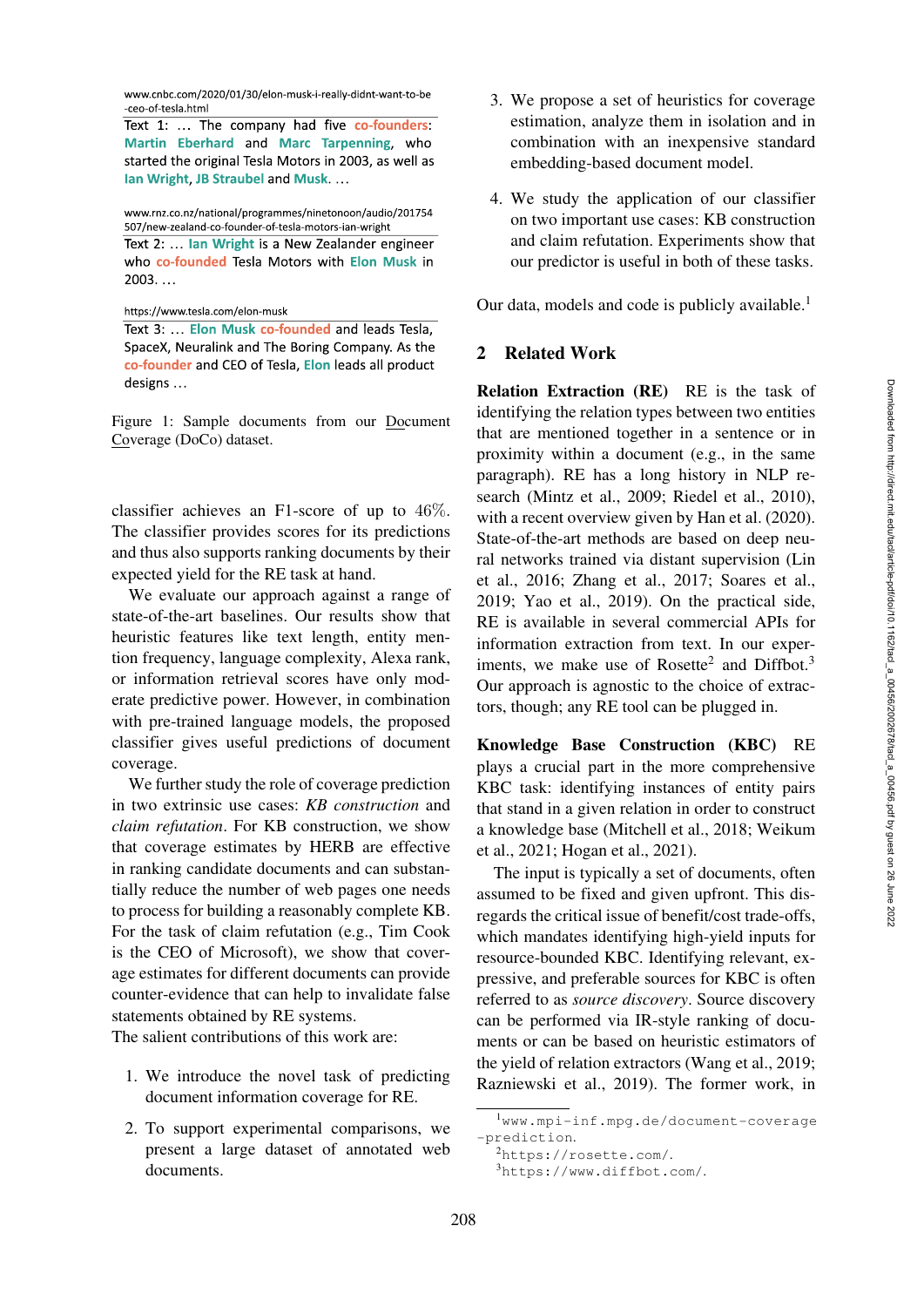| <b>Entity</b>  | <b>Relation</b> | Content                                                                                                                                                                                                                                                                                                                                                                                                                                                                     | Coverage |
|----------------|-----------------|-----------------------------------------------------------------------------------------------------------------------------------------------------------------------------------------------------------------------------------------------------------------------------------------------------------------------------------------------------------------------------------------------------------------------------------------------------------------------------|----------|
| George W. Bush | family          | President Bush grew up in Midland, Texas, as the eldest son of Barbara and George<br><b>H.W. Bush</b> and met <b>Laura Welch</b> . They were married in 1977 twin daughters:<br>Barbara, married to Craig Coyne, and Jenna, married to Henry Hager. The Bushes<br>also are the proud grandparents of Margaret Laura "Mila", Poppy Louise, and Henry<br>Harold "Hal" Hager                                                                                                   | 1        |
| FedEx          | partner-org     | FedEx Corp to acquire <b>ShopRunner</b> , the e-commerce acquires the International<br>Express business of Flying Cargo Group  acquires Manton Air-Sea Pty Ltd, a<br>leading provider acquires <b>P2P Mailing Limited</b> , a leading acquires <b>Northwest</b><br><b>Research</b> , a leader in inventory  acquires <b>TNT Express</b> acquires <b>GENCO</b><br>acquires Bongo International  acquires the Supaswift businesses in South<br>Africa acquires Rapidão Cometa | 1        |
| Warren Buffett | member-of       | He formed <b>Buffett Partnership Ltd.</b> in 1956, and by 1965 he had assumed control<br>of Berkshire Hathaway  Following Berkshire Hathaway's significant investment<br>in Coca-Cola, Buffett became  director of Citigroup Global Markets Holdings,<br><b>Graham Holdings Company and The Gillette Company</b>                                                                                                                                                            | 0.8      |
| Indra Noovi    | $edu-at$        | Nooyi was born in Chennai, India, and moved to the US in 1978 when she entered the<br><b>Yale School of Management</b> secured her B.S. from <b>Madras Christian College</b> and<br>her M.B.A. from Indian Institute of Management Calcutta                                                                                                                                                                                                                                 | 0.75     |
| J. K. Rowling  | position-held   | Rowling is one of the best-selling <b>authors</b> today job of a <b>researcher</b> and bilingual<br>secretary for Amnesty International position of a teacher led to her relocating to<br>Portugal                                                                                                                                                                                                                                                                          | 0.67     |
| Apple Inc.     | founded-by      | <b>Steve Jobs</b> , the co-founder of Apple Computers switched over to managing the Apple<br>"Macintosh" project that was started                                                                                                                                                                                                                                                                                                                                           | 0.33     |
| Intel          | board-member    | Andy D. Bryant stepped down as chairman Dr. Omar Ishrak to succeed Alyssa<br><b>Henry</b> was elected to Intel's board. Her election marks the seventh new independent                                                                                                                                                                                                                                                                                                      | 0.125    |
| 3M             | ceo             | $directory \dots$<br>The American multinational conglomerate corporation 3M was formerly known as<br>Minnesota Mining and Manufacturing Company. It's based in the suburbs                                                                                                                                                                                                                                                                                                  | $\theta$ |

<span id="page-2-0"></span>Table 1: Sample entity-relation-document triples for all eight relations present in our DoCo dataset.

particular, approaches yield optimization as a set coverage maximization problem through shared properties of extracted entities. The latter uses textual features in a supervised SVM or LSTM model, a baseline with which we also compare in our experiments.

Document Ranking in IR Information retrieval (IR) ranks documents by relevance to a query with keywords or telegraphic phrases. Relevance judgments are based on the perception of informativeness concerning the query and its underlying user intent. Standard metrics for assessment, like precision, recall, and nDCG (Järvelin and Kekäläinen, [2002](#page-14-5)), are not applicable to our setting. The notion of coverage pursued in this paper refers to the yield of structured outputs by RE systems rather than document relevance. For example, a query-topic-wise highly relevant document that contains few extractable facts about named entities would still have low RE coverage.

Relevance of Coverage Estimates Understanding and incorporating document coverage prediction into NLP-based information extraction is essential for several reasons. For *resourcebounded KB construction*, it is crucial to know

which documents are most promising for extraction with limited budgets for crawling and RE processing and/or human annotation [\(Ipeirotis et al.,](#page-14-6) [2007](#page-14-6); [Wang et al., 2019\)](#page-15-5). For *claim refutation*, coverage estimates can help to assess statements as questionable if documents with high coverage do not support them. So far, claim evaluation systems mostly rely on textual cues about factuality or source credibility [\(Nakashole and Mitchell,](#page-14-7) [2014](#page-14-7); [Rashkin et al.](#page-15-7), [2017](#page-15-7); [Thorne et al., 2018](#page-15-8); [Chen et al., 2019](#page-13-3)).

For *question answering* over knowledge bases, it is important to know whether a KB can be relied upon in terms of complete answer sets [\(Darari](#page-13-4) [et al.,](#page-13-4) [2013](#page-13-5); [Hopkinson et al., 2018;](#page-14-8) [Arnaout](#page-13-6) [et al.,](#page-13-6) [2021\)](#page-13-7). Current coverage estimation techniques for KBs do this analysis only post-hoc after the KB is fully constructed (Galárraga et al., 2017; [Luggen et al.](#page-14-9), [2019\)](#page-14-9), losing access to valuable information from extraction time.

# 3 Coverage Prediction

We take an entity-centric perspective, and view RE methods as functions mapping documententity-relation tuples onto the set of objects found in the document. Formally, given a document  $d$ ,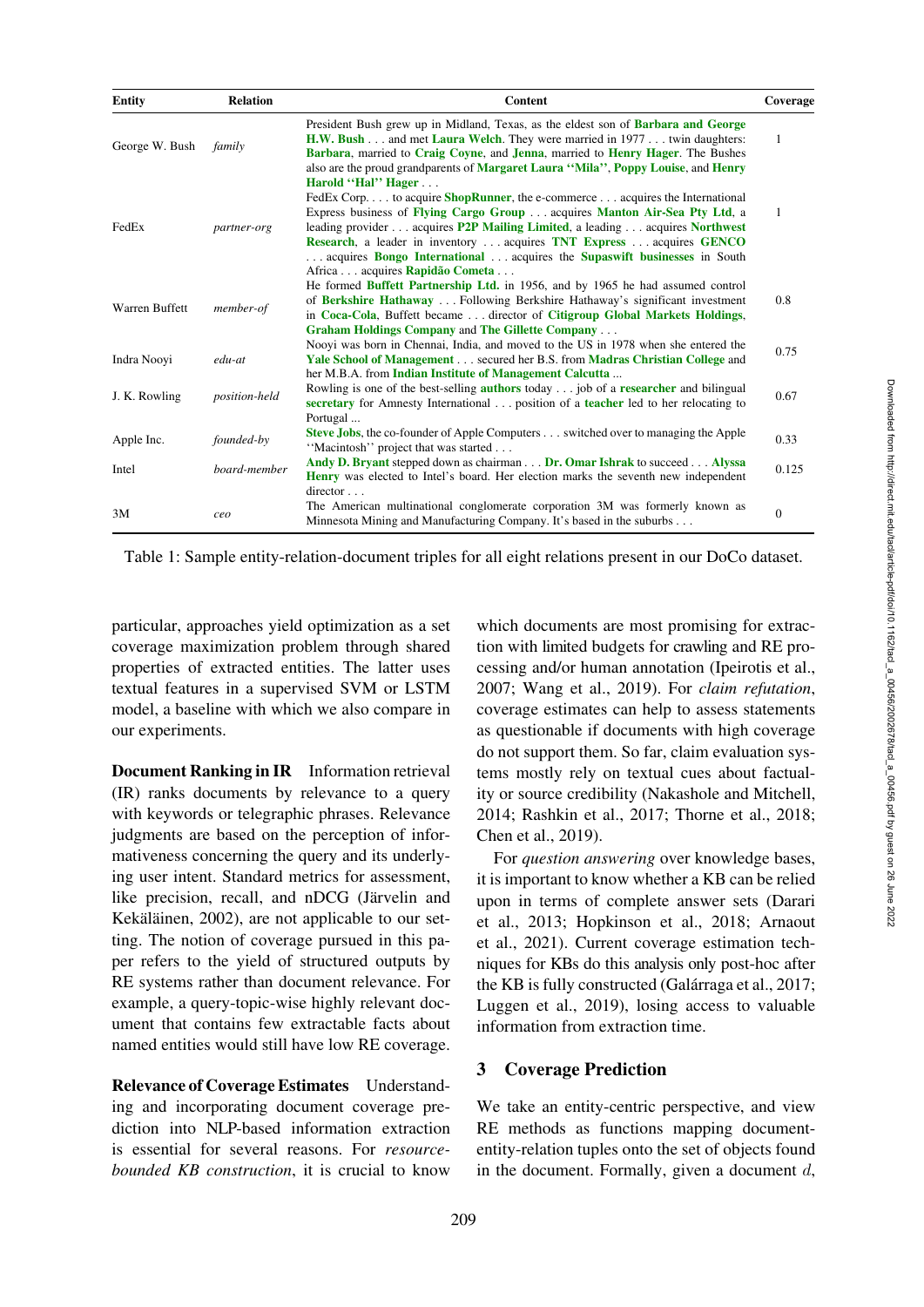

<span id="page-3-0"></span>Figure 2: Dataset Construction Pipeline. There are two main phases: 1) corpus collection to create  $GT_{web}$ , and 2) coverage calculation. Phase 1 involves: i) for each entity  $e_i$ , n websites are collected using the Bing search API, ii) text is scraped from each website, iii) RE tuples from documents are extracted via Rosette/Diffbot, and iv) RE tuples are deduplicated and consolidated to form  $GT_{web}$ . The scraped documents are stored as inputs for phase 2 which consists of: i) for each document  $d_i$ , previously extracted relations are collected, and ii) based on the choice of GT, coverage is calculated to create the final DoCo dataset.

an entity  $e$ , a relation  $r$ , a ground truth GT of objects that stand in relation  $r$  with  $e$ , and a relation extraction method extr, the document coverage of d for  $(e, r)$  applying  $extr$  is defined as:

$$
\text{coverage}_{extr}(d, e, r) = \frac{|\,extr(d, e, r) \cap GT \,|}{|\,GT\,|} \tag{1}
$$

The task thus takes the form of a classical prediction problem, either as a numerical coverage value or binarized class label. In Section [5,](#page-6-0) we propose several heuristics and methods that can be used to predict coverage for a given document. To study this novel problem, we require evaluation data. The following section thus deals with the generation of a large and diverse document coverage dataset.

## 4 Dataset Construction

A thorough study of document coverage prediction requires a corpus with two characteristics: (i) relation diversity (i.e., documents containing enough automatically extractable relations) and (ii) content diversity (i.e., multiple documents with varying content per entity). Existing text corpora, like the popular NYT [\(Sandhaus, 2008\)](#page-15-9) and Newsroom dataset [\(Grusky et al., 2018\)](#page-13-9), contain ample numbers of articles that mention

newsworthy entities; however, the articles are primarily short, mentioning only very few relations. On the other end, machine-translated multilingual versions of Wikipedia articles [\(Roy et al.,](#page-15-10) [2020](#page-15-10)) allow extraction of many relations but lack diversity.

<span id="page-3-4"></span>For the novel task of predicting document information coverage, we thus built the DoCo (Document Coverage) dataset, consisting of 31,366 web documents for 520 distinct entities, each with its coverage value. Figure [2](#page-3-0) illustrates the dataset construction.

Entity Selection First, well-known entities of two types, person (PER) and organization (ORG), were selected from popular ranking lists by Time  $100<sup>4</sup>$  and Forbes<sup>5,[6](#page-3-3)</sup> ("Influential people around the globe'', ''Most valuable tech companies''). These entities covered 12 diverse sub-domains, including politicians, entrepreneurs, singers, sports figures, writers, and actors, for PER, and technology, automobile, retail, conglomerate, pharmaceuticals, and financial corporations, for ORG. Popular and long-tail entities for PER, companies

<sup>4</sup>[https://time.com/collection/100-most](https://time.com/collection/100-most-influential-people-2020/) [-influential-people-2020/](https://time.com/collection/100-most-influential-people-2020/).

<span id="page-3-2"></span><span id="page-3-1"></span><sup>5</sup><https://forbes.com/forbes-400/>.

<span id="page-3-3"></span><sup>6</sup>[https://forbes.com/lists/global2000](https://forbes.com/lists/global2000/#9a993675ac04) [/#9a993675ac04](https://forbes.com/lists/global2000/#9a993675ac04).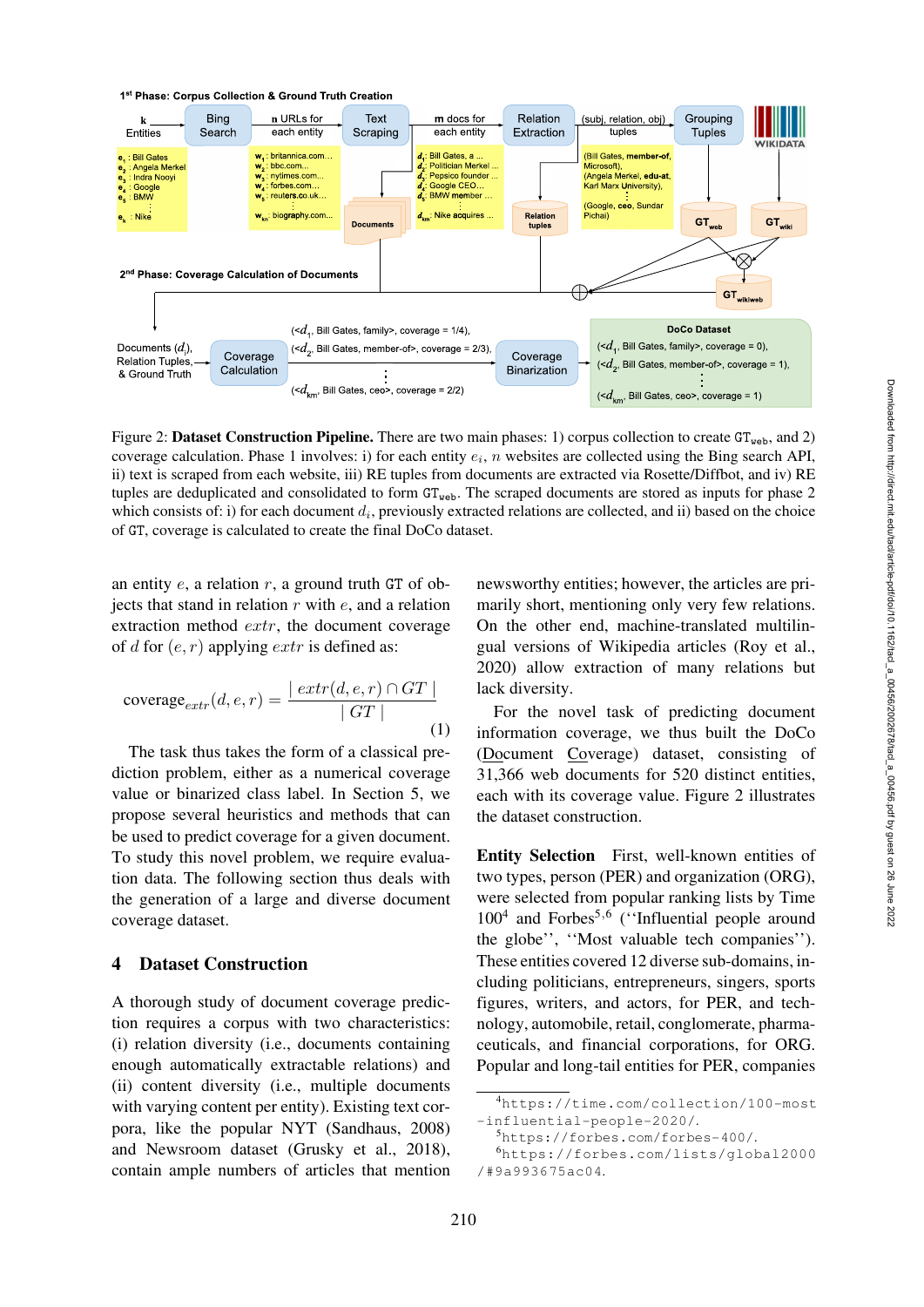across demographics and with differing net worth for ORG, were chosen to further obtain documents with varying content.

Websites and Content We aimed to collect diverse 100 URLs per entity by issuing a set of search engine queries per entity, for example, ''about PER'', ''PER biography'', ''ORG history''. A total of 6 set of queries for PER and 10 for ORG was designed. Since the URLs returned over the set of queries were not always unique, we retained the duplicated URL only once.

Extracting textual content without noisy headers, menus, and comments required a labor-intensive scraping step. We handled the multi-domain content scraping task through a combination of libraries like Newspaper3k,<sup>7</sup> Readability, $8$  and online scraping services like Import.io<sup>9</sup> and ParseHub.<sup>[10](#page-4-3)</sup> We ensured highquality scraped content by applying rule-based filters to remove noisy elements like embedded ADs and reference links. The scraped documents covered a range of website domains, including biographical sites, news articles, official company profiles, newsletters, and so on.

Relation Tuples Each document in DoCo was processed by two relation extraction APIs, Rosette and Diffbot. To annotate each document with coverage, we focused only on the entity queried initially to obtain the document. For our experimental study, we selected the following frequently occurring relations: *member-of*, *family*, *edu-at*, and *position-held*, for PER, and *partner-org*, *founded-by*, *ceo*, and *board-member*, for ORG. For more accurate coverage calculation, the RE tuples were deduplicated, for example, (Gates, *member-of*, Microsoft Corp.) would become (Bill Gates, *member-of*, Microsoft), via alignment to Wikidata identifiers returned by the APIs.

The relations extracted by the APIs are finegrained like person-member-of, person-employeeof, org-acquired-by, and org-subsidiary-of. We combined the first two as member-of for PER and the last two as partner-org for ORG as coarse-grained relations.

| <b>Relation</b>      | Wikidata Property                                                               |
|----------------------|---------------------------------------------------------------------------------|
| member-of            | member of (P463), member of political<br>party (P102), part of (P361), employer |
|                      | (P108), owner of (P1830), record label                                          |
|                      | $(P264)$ , member of sports team $(P54)$                                        |
| family               | father $(P22)$ , mother $(P25)$ , spouse                                        |
|                      | $(P26)$ , child $(P40)$ , stepparent $(P3448)$ ,                                |
|                      | sibling $(P3373)$                                                               |
| edu-at               | educated at (P69)                                                               |
| <i>position-held</i> | position held $(P39)$ , occupation $(P106)$                                     |
| partner-org          | owner of $(P1830)$ , owned by $(P127)$ ,                                        |
|                      | member of (P463), parent organization                                           |
|                      | $(P749)$ , subsidiary $(P355)$                                                  |
| <i>founded-by</i>    | founded by (P112)                                                               |
| ceo                  | chief executive officer (P169)                                                  |
| board-member         | board member (P3320)                                                            |

<span id="page-4-4"></span>Table 2: Wikidata property names and identifiers used to create GT<sub>wiki</sub>.

Ground Truth We considered three groundtruth labels to calculate coverage for each document:

- 1. *Wikidata* ( $GT_{wiki}$ ): A popular KB providing data for most relations yet having coverage limitations (Galárraga et al., [2017](#page-13-8); [Luggen](#page-14-10) [et al.,](#page-14-10) [2019](#page-14-9)). For example, for Bill Gates, Microsoft and other popularly associated companies for the *member-of* relation are present, but niche entities like Honeywell are missing. Depending on the entity type and sub-domain, we created the ground-truth labels by choosing those Wikidata properties that best matched the semantics of the 8 selected relations. Table [2](#page-4-4) provides the complete information.
- 2. Web Extractions  $(GT_{web})$ : We used the set of frequent extractions across all the documents in DoCo as web-aggregated ground truth. For a given entity-relation  $(e, r)$ , an extraction was determined frequent if it appeared in at least 5% of total documents corresponding to  $e$ , or if its count was no less than 5 times the highest counted tuple for  $(e, r)$ . Deciding frequent extractions relative to total document count and other tuples' frequencies for an entity resulted in noise-free ground-truth labels.
- 3. Wikidata and Web Extractions (GT<sub>wikiweb</sub>): We merged both previous variants using set

<span id="page-4-0"></span><sup>7</sup>[https://newspaper.readthedocs.io/en](https://newspaper.readthedocs.io/en/latest/) [/latest/](https://newspaper.readthedocs.io/en/latest/).

<sup>8</sup>[https://pypi.org/project/readability](https://pypi.org/project/readability-lxml/)  $-l$ xml $/$ .

<span id="page-4-1"></span><sup>9</sup><https://www.import.io/>.

<span id="page-4-3"></span><span id="page-4-2"></span><sup>10</sup><https://www.parsehub.com/>.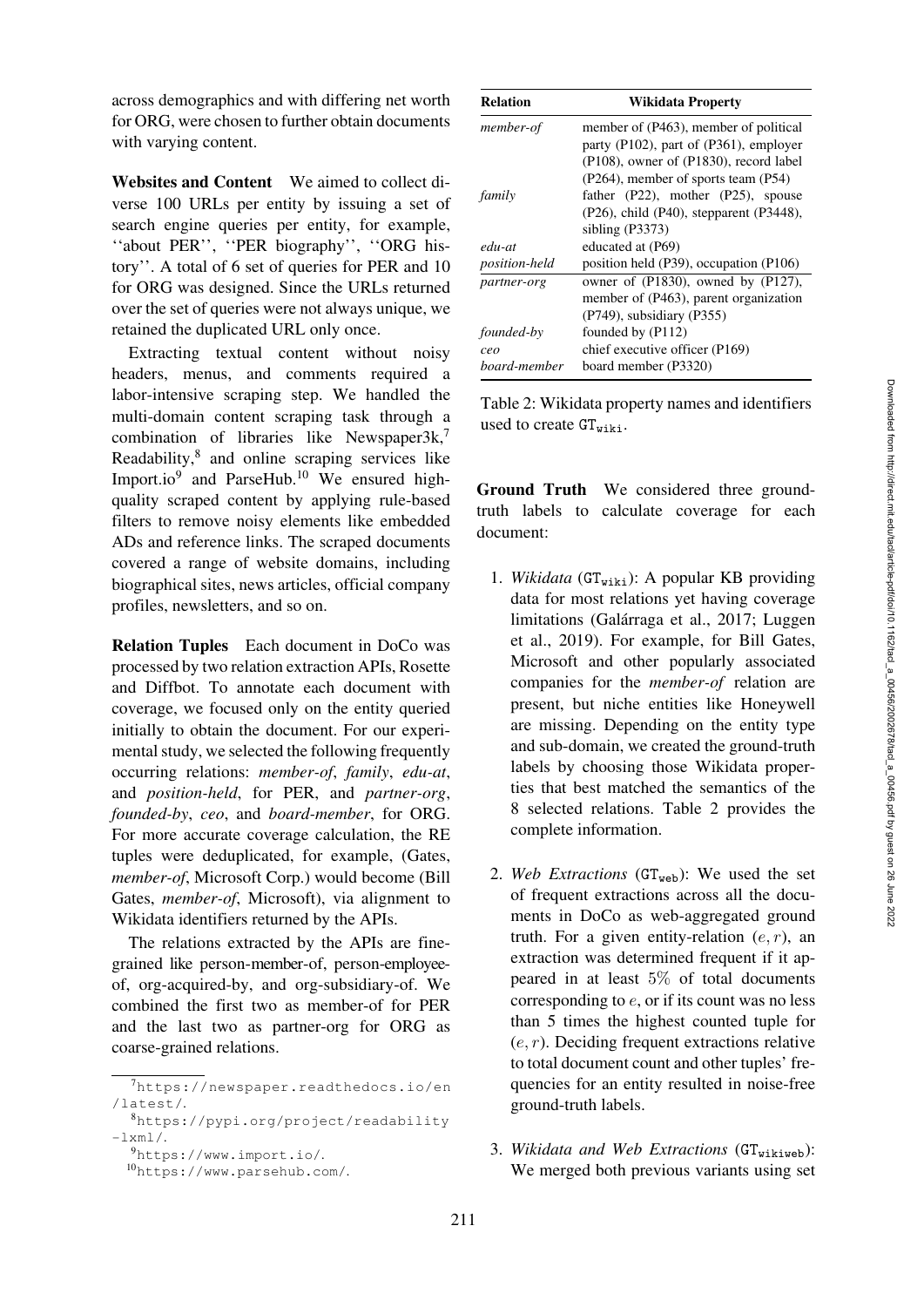| # PER entities                 | 250           |
|--------------------------------|---------------|
| # ORG entities                 | 270           |
| # Relations                    | 8             |
| # Documents                    | 31,366        |
| Doc. length range (words)      | [20, 10906]   |
| # Unique website domains       | 600           |
| # Doc. with non-zero RE tuples | 26956         |
| # Doc. with non-zero coverage  | 14086         |
| # Doc. in class informative    | 7103 (22.6 %) |
|                                |               |

<span id="page-5-0"></span>Table 3: Characteristics of the DoCo dataset.

union operation and phrase embeddings with cosine similarity for higher recall.

Coverage Calculation Coverage was computed on a per entity-relation-document basis using Equation [\(1\)](#page-3-4). Even though real-valued coverage values are computed while constructing the dataset, it is often not possible to give nuanced predictions at test time. Consider the text ''. . . Musk is a co-founder of Tesla ...''. The term *co-founder* clearly indicates the presence of multiple founders; however, the context does not provide any clue on the total number of co-founders. For example, there could be one other co-founder (coverage 0.5) or 9 other co-founders (coverage 0.1).

Coverage Binarization We binarized the coverage values to circumvent this problem, splitting documents into two classes: *informative* and *uninformative*. The binarization method comprised an absolute and a relative threshold: A document was labeled as informative or 1 if its coverage was greater than 0.5, or greater than the coverage of at least 85% of documents for the same  $(e, r)$ ; otherwise, it was labeled as uninformative or 0.

Dataset Characteristics After filtering duplicates, irrelevant URLs like social media handles, and video-content websites, we obtained a total of 31,366 documents for 520 entities. Table [3](#page-5-0) provides an overview of the DoCo dataset. We can see that DoCo's labels are imbalanced, as only 22.6% of the documents are informative and 77.4% are uninformative. The count of documents with non-zero RE tuples is higher than those with non-zero coverage since the RE tuples were not always related to the subject entity, hence irrelevant towards coverage calculation.

Table [4](#page-5-1) gives the average number of objects present in each ground truth variant. On average

| <b>Relation</b> | $\texttt{GT}_{\texttt{wiki}}$ | $GT_{web}$ | $GT_{\text{wikive}}$ |
|-----------------|-------------------------------|------------|----------------------|
| member-of       | 3.61                          | 6.51       | 7.12                 |
| family          | 2.21                          | 4.0        | 4.41                 |
| edu-at          | 2.26                          | 2.07       | 2.58                 |
| position-held   | 5.86                          | 7.76       | 10.37                |
| partner-org     | 6.16                          | 4.26       | 3.12                 |
| founded-by      | 1.07                          | 1.06       | 1.66                 |
| ceo             | 1.03                          | 2.77       | 2.86                 |
| board-member    | 0.47                          | 1.44       | 1.75                 |

<span id="page-5-1"></span>Table 4: Average number of objects per entity.

| Relation      |      |      | Human Diffbot Rosette    | $GT_{\text{wiki}}$ |      | GT <sub>web</sub> GT <sub>wikiweb</sub> |
|---------------|------|------|--------------------------|--------------------|------|-----------------------------------------|
| member-of     | 4.36 | 3.66 | 5.04                     | 4.54               | 7.12 | 9.22                                    |
| family        | 4.74 | 3.82 | 0.66                     | 1.76               | 5.78 | 6.64                                    |
| edu-at        | 1.72 | 2.5  | 2.52                     | 2.94               | 3.08 | 2.18                                    |
| position-held | 2.9  | 4.26 |                          | 6.7                | 6.14 | 9.52                                    |
| partner-org   | 3.7  | 0.72 | 2.26                     | 0.8                | 5.04 | 5.92                                    |
| founded-by    | 1.34 | 0.58 | 1.8                      | 0.78               | 2.84 | 2.96                                    |
| ceo           | 2.02 | 1.96 | $\overline{\phantom{0}}$ | 1.68               | 4.32 | 4.2                                     |
| board-member  | 2.62 | 1.54 |                          | 2.82               | 3.48 | 2.64                                    |

<span id="page-5-2"></span>Table 5: Average tuple count per relation. The RE tool with higher tuple count (boldfaced) is chosen for each relation.

across relations, the number of objects in  $GT_{web}$ is higher than those in  $GT_{wiki}$  by 23.7%, and  $GT_{\text{wikl} \times \text{eb}}$  is higher than those in  $GT_{\text{wiki}}$  by  $28.8\%$ . This implies that  $GT_{web}$  and  $GT_{wiki}$  can have overlapping objects, and  $GT_{web}$  might contain extra objects towards  $GT_{\text{wiklive}}$  creation.

Dataset Quality We analyzed the quality of the DoCo dataset by comparing automatic relation extractions to extractions given by human annotators. A sample of 400 documents was selected, 50 per relation, with half from the high-coverage range and the rest from the low-coverage range. Each document was annotated with all correct tuples for the document's main subject entity.

Table [5](#page-5-2) shows the observed averaged counts. We note that the human annotators extracted a substantial number of tuples for all 8 relations, indicating the richness and breadth of the DoCo documents. The two automatic extractors mostly yielded smaller numbers of tuples, with a few exceptions. These exceptions include spurious tuples, though. The ground-truth variants consistently suggest higher numbers, but except for the conservative  $GT_{\text{wiki}}$ , these are usually overestimates due to spurious tuples. The GT variants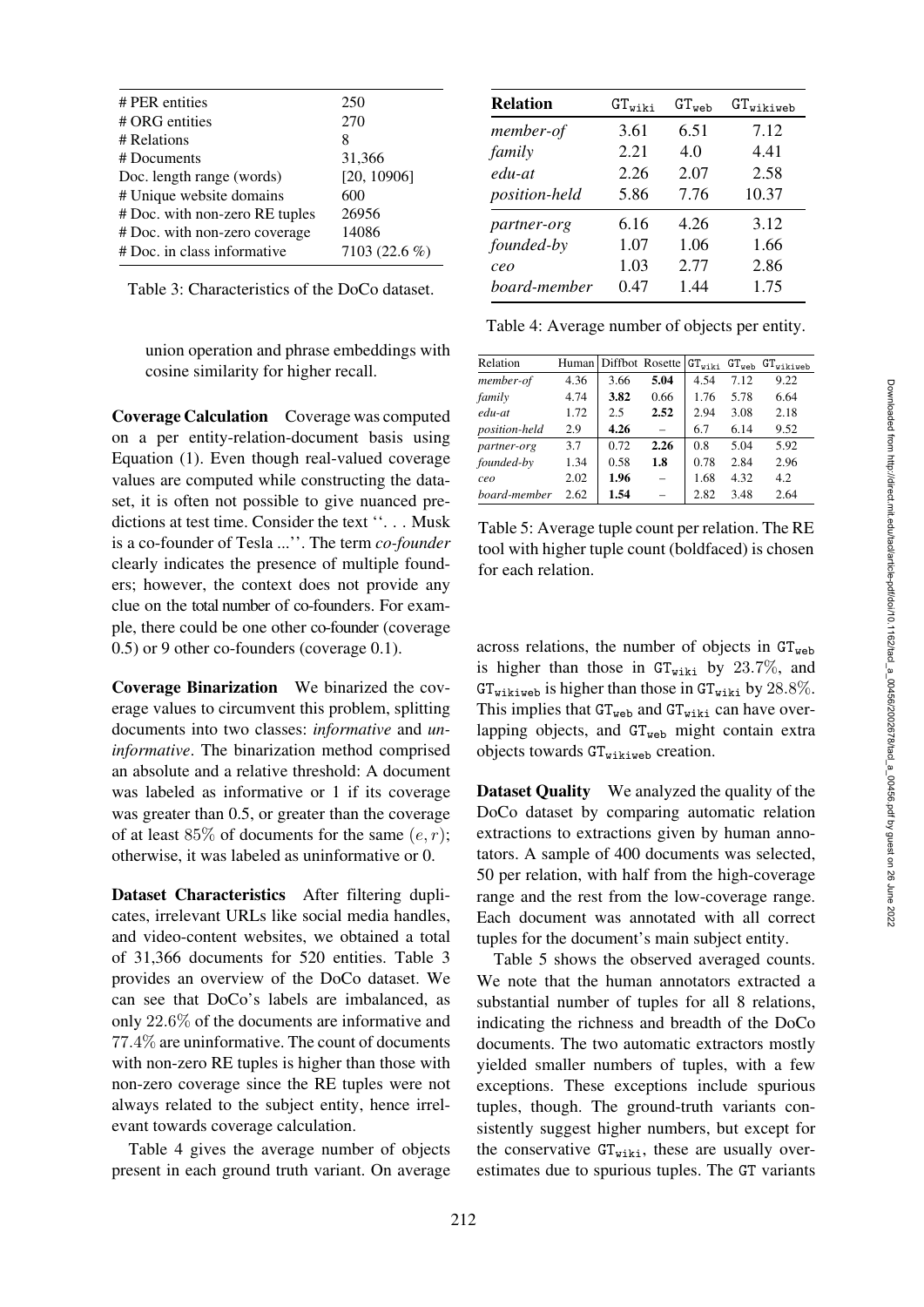should thus be seen as upper bounds for the true RE coverage.

We analyzed how well the automatic annotations reflect human annotations' coverage by computing Pearson correlation coefficients for the entire set of 400 sample documents. For a relation, the RE tool with higher averaged count was chosen for our experiments, and the correlation for (Human, RE) is 0.68. This shows that optimizing for coverage by automatic RE tools is highly correlated with the overarching goal of approximating human-quality outputs.

# <span id="page-6-0"></span>5 Approach

We aim to model coverage prediction by processing unstructured document text by inexpensive lightweight techniques. This is crucial for identifying promising documents before embarking on heavy-duty RE.

Heuristics We devise several simple heuristics involving textual features for document coverage.

- 1. *Document Length*: The length of a document is a proxy for the amount of information contained. Longer documents may express more relations.
- 2. *NER Frequency*: Length can be misleading when a document is verbose, yet uninformative. The count of named-entity mentions matching the relation domain (e.g., persons for the relation *family*, or organizations for the relation *member-of*) could correlate with coverage.
- 3. *Entity Saliency*: The more frequently an entity is mentioned in a document, the more likely the document expressed relations for that entity.
- 4. *IR-Relevance Signals*: The surface similarity of the entire document with the input query is another cue. We adopt BM25 [\(Robertson](#page-15-11) [et al.,](#page-15-11) [1995\)](#page-15-12), a classical and still powerful IR model for ranking documents, using  $\langle e \rangle + \langle r \rangle$  as query, where e and r are the target entity and relation, respectively. Recent advances on neural rankers are considered as well [\(Nogueira and Cho](#page-14-11), [2020\)](#page-14-11). We follow [Nogueira et al.](#page-14-12) [\(2020\)](#page-14-12) and use the T5

sequence-to-sequence model [\(Raffel et al.,](#page-15-13) [2020](#page-15-13)) to rank documents.

- 5. *Website Popularity*: Popular websites may be visited often because they are more informative. We use the standard Alexa rank<sup>11</sup> as a measure of popularity.
- 6. *Text Complexity*: RE methods are effective on simpler text, and may not be able to effectively extract relations from documents written in complex prose. We use the Flesch score [\(Flesch and Gould, 1949](#page-13-10)), a popular text readability measure.
- 7. *Random*: We contrast the predictive power of our proposed methods with two random baselines: A fair coin, and a biased coin maintaining the label imbalance in our test set.

Methods We use several inexpensive statistical models for document representation and feed them to a logistic regression classifier.

- 8. *Latent Topic Modeling*: Topics in a document could be a useful indicator of coverage. For example, for relation *family*, latent topics like *ancestry* or *personal life* are relevant. We use Latent Dirichlet Allocation (LDA) [\(Blei et al., 2003](#page-13-11)) to model documents as distributional vectors.
- 9. *BOW+TFIDF*: A simple yet effective statistic to measure word importance given a document in a corpus is the product of term frequency and inverse document frequency (TF-IDF). We vectorize a document into a Bag-of-Words (BOW) representation with TF-IDF weights.
- 10. *Ngrams+TFIDF*: A document is vectorized using frequent *n*-grams ( $n < 3$ ) with TF-IDF weights.

We employ two neural baselines including LSTM and pre-trained language model (BERT).

11. *LSTM*: Previous work by [Razniewski et al.](#page-15-6) [\(2019\)](#page-15-6) used textual features to estimate the presence of a complete set of objects in a text segment. We adopt their architecture, representing documents using 100 dimensional

<span id="page-6-1"></span><sup>11</sup><www.alexa.com>.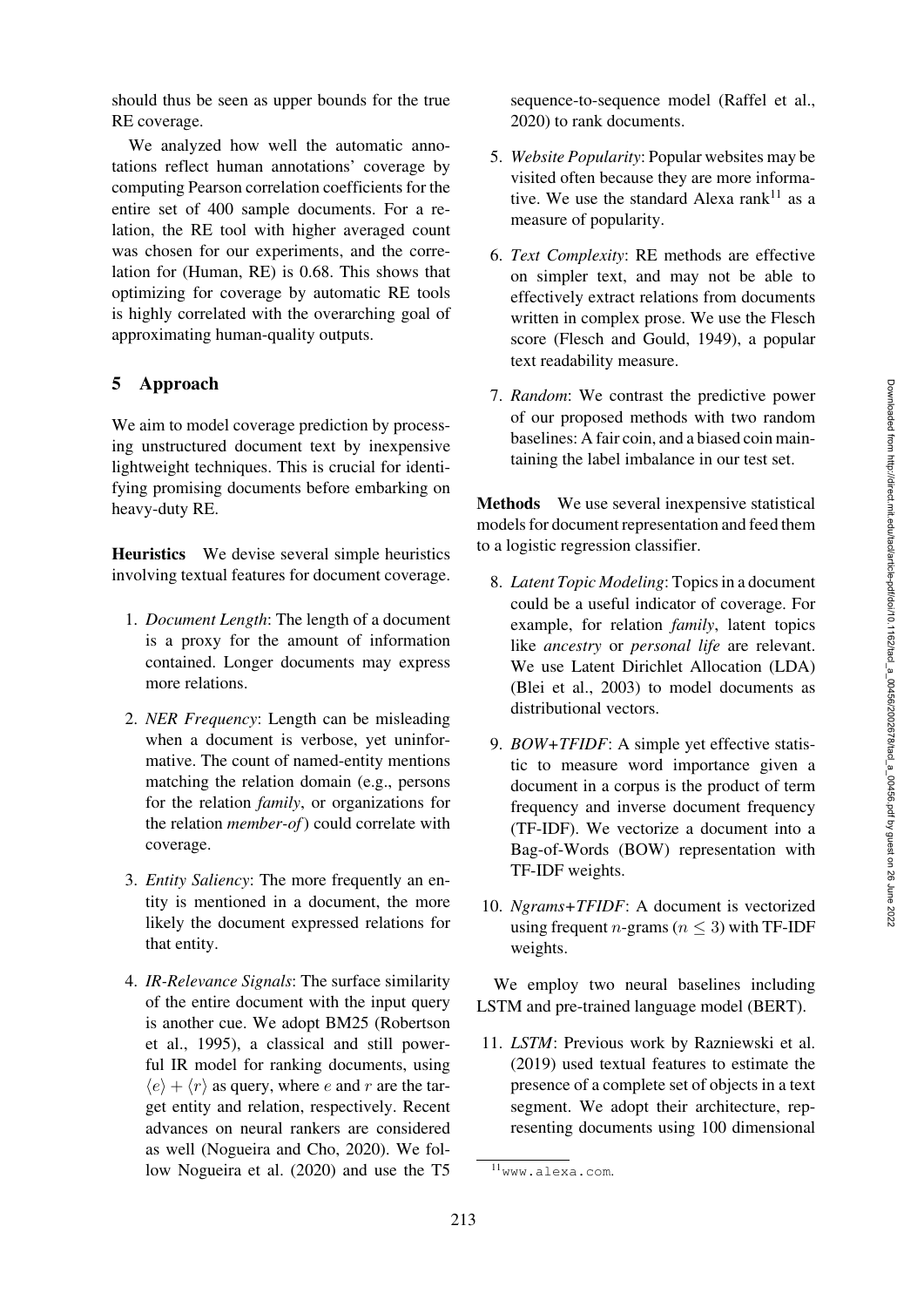

<span id="page-7-0"></span>Figure 3: Architecture for Heuristics combined with TF-IDF (Heu+TFIDF).

GloVe embeddings [\(Pennington et al., 2014\)](#page-14-13), and processing them in LSTM [\(Hochreiter](#page-13-12) [and Schmidhuber,](#page-13-12) [1997](#page-13-13)), followed by a feed-forward layer with ReLU activation before the classifier.

12. *Language Model (BERT)*: Without costly re-training or fine-tuning, we utilize pretrained BERT embeddings [\(Devlin et al.,](#page-13-14) [2019\)](#page-13-14) in a feature-based approach by extracting activations from the last four hidden layers. As in the original work, these contextual embeddings are fed to a two-layer 768 dimensional BiLSTM before the classifier.

Our experiments (Sec. [6.2\)](#page-8-0) reveal that each of our proposed heuristics has only a moderate predictive power. We therefore formulate a lightweight classifier to combine heuristics with the best performing statistical model (TF-IDF), or language model (BERT).

- 13. *Heuristics with BOW+TFIDF* (Heu+TFIDF): We combine TF-IDF with heuristics (one to six) using stacked Logistic Regression (LR) (Figure [3\)](#page-7-0). In level 1, the TF-IDF vector and each individual heuristic are fed to separate LR classifiers. In level 2, all the outputs of level 1 LRs are concatenated and fed to a final LR classifier for coverage prediction. The entire model is jointly trained.
- 14. *Heuristics with BERT* (HERB): We combine BERT with heuristics (one to six) in a two-step process (Figure [4\)](#page-7-1). In the first step, we reuse the BERT model above (with no additional training or fine-tuning) for coverage prediction. This prediction is then concatenated with heuristics to form a single vector, which is fed to a LR classifier.



<span id="page-7-1"></span>Figure 4: Architecture for Heuristics combined with BERT Prediction (HERB).

#### 6 Experiments

#### 6.1 Setup

Dataset We considered two automatic RE tools, Rosette and Diffbot, extr (Rosette, Diffbot), and three ground truth variants:  $GT_{wiki}$ ,  $GT_{web}$ ,  $GT_{\text{wik伐}}$ . For each relation, we report on the combination of RE tool and GT variant that achieves the highest count of documents classified as high-coverage.

Each relation had a separate labeled set of documents, split into 70% train, 10% validation and 20% test. Information leakage was prevented by splitting along entities, i.e., all documents on the same entity would exclusively be in one of train, validation or test set. The number of training samples per relation varies from 664 (*board-member*) to 3604 (*position-held*). Since the label distribution in DoCo is imbalanced, the uninformative (or 0) class in all train datasets were undersampled to obtain a 50:50 distribution, while the validation and test datasets were kept unchanged to reflect the real-world imbalance. Named entities and numbers were masked.

Models Each proposed heuristic was turned into a classifier by first ranking documents according to the heuristic, and then labeling the top 50% documents as class 1 or informative. We used the Okapi  $BM25^{12}$  and mono $T5^{13}$  open-source implementations for IR ranking. The monoT5 model is generally used for passage ranking, and as DoCo documents are much longer with multiple passages, we used the MaxP algorithm [\(Dai and](#page-13-15) [Callan,](#page-13-15) [2019\)](#page-13-16) to compute the document ranking. Since the difference in performance between T5 and BM25 models is negligible, we chose the simpler yet equally effective BM25 model as IR-relevance signal for HERB.

<sup>12</sup><https://pypi.org/project/rank-bm25/>.

<span id="page-7-3"></span><span id="page-7-2"></span><sup>13</sup><https://github.com/castorini/pygaggle>.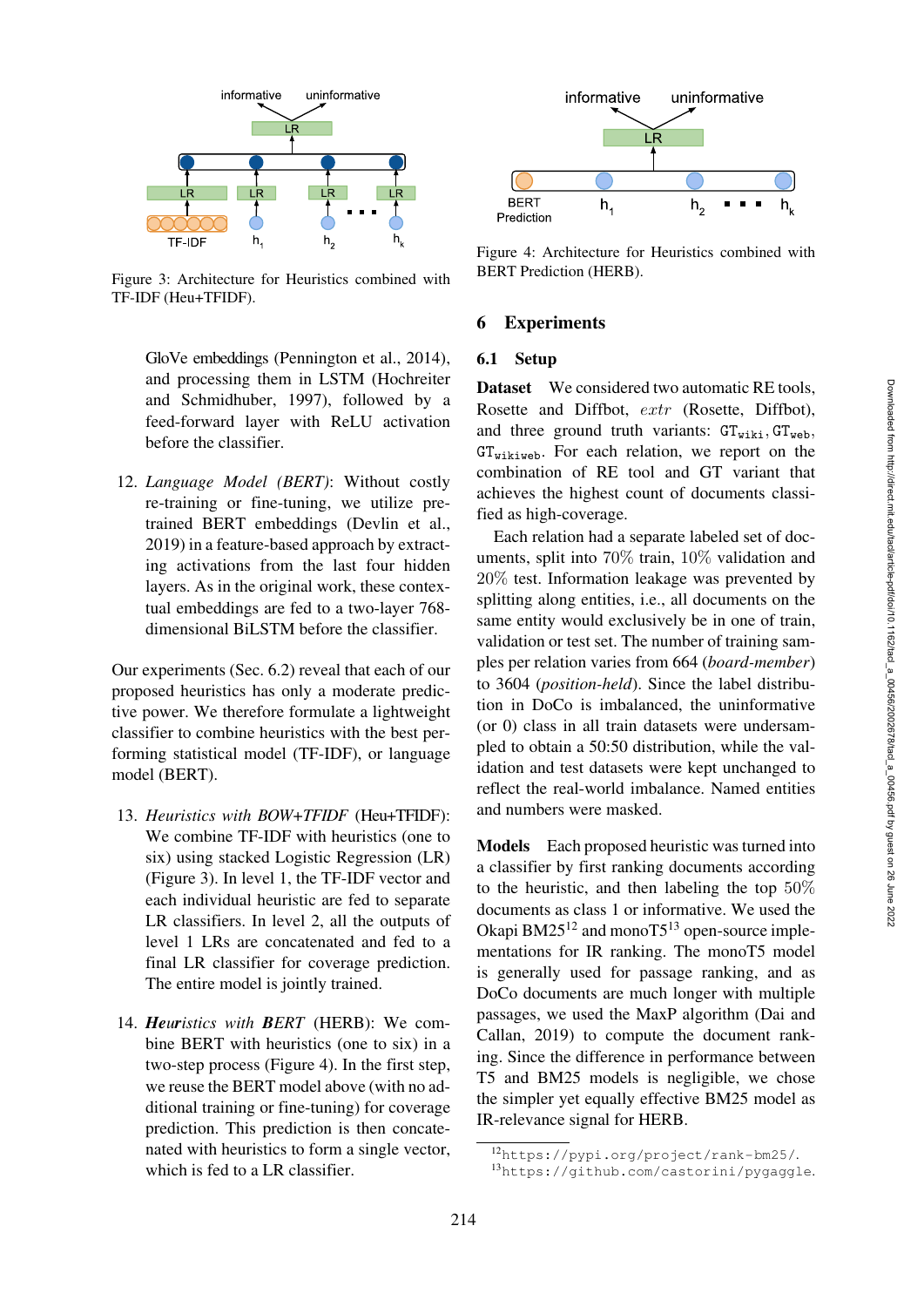|                        |      |      | <b>PER</b> |                                       | <b>ORG</b> |                        |      |                   |      |
|------------------------|------|------|------------|---------------------------------------|------------|------------------------|------|-------------------|------|
| Method                 |      |      |            | member-of family edu-at position-held |            | partner-org founded-by | ceo  | board-member Avg. |      |
| Random (biased)        | 5.7  | 6.8  | 4.9        | 10.0                                  | 7.5        | 1.2                    | 13.5 | 3.7               | 6.6  |
| Random (fair)          | 15.7 | 11.1 | 12.6       | 15.4                                  | 15.2       | 8.9                    | 21.3 | 7.2               | 13.4 |
| Text Complexity        | 9.6  | 5.4  | 6.1        | 10.3                                  | 3.5        | 3.3                    | 15   | 5.4               | 7.3  |
| Alexa Ranking          | 12.6 | 9.8  | 8.1        | 12.4                                  | 16.7       | 11.3                   | 24.8 | 7.3               | 12.9 |
| <b>Entity Saliency</b> | 17.8 | 14.3 | 11.9       | 18.2                                  | 14.7       | 8.4                    | 24.6 | 7.1               | 14.6 |
| Document Length        | 20.5 | 19.0 | 15.5       | 21.9                                  | 23.9       | 12.8                   | 28.8 | 8.5               | 18.9 |
| NER Count              | 24.3 | 19.8 | 18.2       |                                       | 21.1       | 13.7                   | 34.5 | 11.8              | 20.5 |
| BM25 IR                | 27.1 | 21.1 | 18.8       | 26.3                                  | 21.8       | 12.9                   | 36.6 | 12.1              | 22.1 |
| T5 IR                  | 26.9 | 23.2 | 20.3       | 29.6                                  | 19.5       | 15.4                   | 41.1 | 13.1              | 23.6 |
| <b>LDA</b> Topic Model | 19.3 | 19.0 | 14.5       | 21.1                                  | 15.7       | 8.6                    | 25.2 | 11.5              | 16.9 |
| GloVe+LSTM             | 16.5 | 28.6 | 19.8       | 32.9                                  | 24.2       | 19.5                   | 24.4 | 4.9               | 21.3 |
| Ngrams+TFIDF           | 36.2 | 40.0 | 25.6       | 40.2                                  | 18.6       | 25.5                   | 41.8 | 30.2              | 32.3 |
| BOW+TFIDF              | 36.0 | 41.0 | 29.2       | 42.1                                  | 17.2       | 28.3                   | 40.6 | 32.1              | 33.3 |
| <b>BERT</b>            | 40.4 | 39.7 | 35.7       | 44.4                                  | 22.0       | 30.8                   | 43.0 | 33.8              | 36.2 |
| Heu+TFIDF              | 41.9 | 43.5 | 31.3       | 36.5                                  | 35.1       | 28.2                   | 41.4 | 22.0              | 35.0 |
| HERB                   | 44.2 | 41.7 | 40.5       | 45.6                                  | 28.8       | 32.5                   | 46.2 | 34.8              | 39.3 |

<span id="page-8-2"></span>Feature based methods including topic modeling with LDA, TF-IDF, and n-grams, were fed to a Logistic Regression classifier. In the LSTM architecture, we used 100 dimensional GloVe embeddings with a vocabulary size of 100,000, and a 100 dimensional hidden state for LSTM.

For pre-trained language models, we used the BERT-base-uncased<sup>14</sup> model (without additional retraining or fine-tuning) to encode sentences, by summing the [CLS] token's representation from the last four hidden layers. Input documents were padded or truncated to 650 sentences, and represented through sentence encodings. Coverage classification was performed using the featurebased approach outlined in [Devlin et al.](#page-13-14) [\(2019](#page-13-14)).

We constructed mini-batches of size 32, used the Adam optimizer initialized with a constant learning rate of 1e-05 and 1e-09 epsilon value, and trained for 200 epochs. Because our dataset is imbalanced, we monitored validation precision to save the best model, and report optimal F1-scores [\(Lipton et al.](#page-14-14), [2014\)](#page-14-14) to compare results.

# <span id="page-8-0"></span>6.2 Results

Our results are shown in Table [6.](#page-8-2) Each heuristic gives a mediocre performance, with T5 IR achieving the highest average F1 of 23.6 among the heuristics. In the trained group of models, LDA has the lowest average F1 of 16.9, while BERT performs the best with an average F1 of 36.2.

Although each heuristic has moderate predictive power, combining them with statistical models like TF-IDF, or pre-trained language models like BERT, gives the best performance. Among the combination models, HERB outperforms Heu+TFIDF in a clear majority of relations.

Model Analysis Statistical models like BOW+ TFIDF and Ngrams+TFIDF performed comparably to BERT for a minority of relations. To better understand these models, we analyzed highly positive and negative features. Table [7](#page-9-0) provides noteworthy examples. We observe the presence of semantically relevant phrases. We also inspect the weights of the trained LR classifier of HERB. Across relations, BERT had the highest average weight (5.05), followed by BM25 (2.56), while NER Count had the lowest weight (0.07).

Feature Ablations We further perform an ablation analysis, with Table [8](#page-9-1) showing the average F1-scores when individual heuristics are removed from HERB. Removing either BM25 or Text Complexity leads to a significant drop in performance, indicating that other heuristics or BERT do not capture these features well.

Human Performance Finally, we compare the results against human performance on identifying high-coverage documents. For each relation, 10 randomly sampled test documents were labeled as informative or uninformative for RE solely by reading the document. Averaged over all relations,

<span id="page-8-1"></span><sup>14</sup><https://huggingface.co/bert-base-uncased>.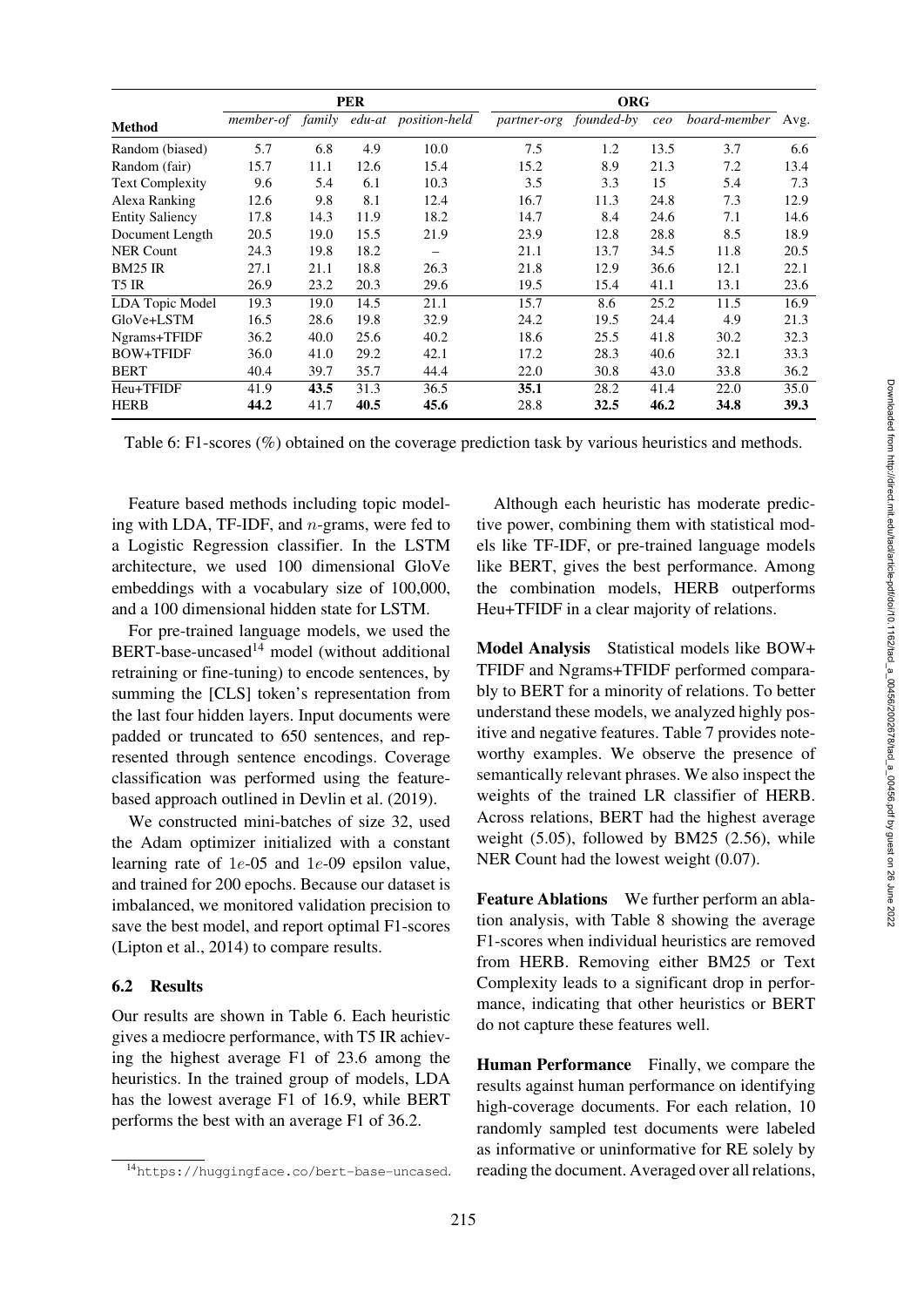| <b>Relation</b>      | <b>Important Phrases</b>                                                               |
|----------------------|----------------------------------------------------------------------------------------|
| member-of            | [org], is part of, ambassador, is associated with, [org] partner                       |
| family               | [person], married, father, wife, children, daughter, parents, [number]                 |
| edu-at               | [org], graduated, degree, studied, [org] in [number], is part of                       |
| <i>position-held</i> | [person], leader, president, actor, professor, writer, founder, police, portman        |
| partner-org          | [org], [number] [org], subsidiary, merger, the company, member of                      |
| founded-by           | [person], founder, director, executive, chairman, co founder, head of, chief executive |
| ceo                  | ceo, [person] director, chief, officer, founders, chief executive officer, president   |
| board-member         | [org], [person], chairman, executive, board of directors, [number] senior executive,   |
|                      | officer in charge, representative director                                             |

Table 7: Highly weighted phrases given by the trained LR classifier of Ngrams+TFIDF and BOW+TFIDF.

<span id="page-9-0"></span>

| <b>HERB</b>       | 39.3%            |
|-------------------|------------------|
| - Doc. Length     | $36.8\%(-2.44)$  |
| - Entity Saliency | $36.4\%(-2.85)$  |
| - Alexa Ranking   | $36.3\%(-3.03)$  |
| - NER Count       | $36.2\%(-3.11)$  |
| $-BM25$           | $36.0\% (-3.29)$ |
| - Text Complexity | $35.7\% (-3.62)$ |
|                   |                  |

<span id="page-9-1"></span>Table 8: Average F1 performance with feature ablations. Text Complexity and BM25 are most important.

humans obtained an F1 score of 70.42%, compared with HERB predictions reaching an average F1 of 39.3%, and all baselines were significantly inferior. The large gap between humans and learned predictors shows the hardness of the coverage prediction task and underlines the need for the presented research.

# 7 Analysis and Discussion

Domain Dependency To investigate how strongly prediction depends on in-domain training data, we performed a stress test, where the train, validation, and test sets were split along domains (e.g., singers vs. entrepreneurs vs. politicians). Table [9](#page-10-0) shows the resulting F1-scores (%). For HERB, the average F1-score on the in-domain test set is 34.3%, while on the out-of-domain test set is 34.2%—that is, there is no notable drop for the challenging domain-transfer case. We observe a minor drop for larger relations, while even increases are visible for the smallest two relations. This suggests that HERB learned generalizable features that are beneficial across domains.

Evaluation of Document Ranking So far, we have evaluated our methods on a binary prediction problem. However, use cases frequently require a ranking capability (see also Sec. [8\)](#page-10-1). We additionally evaluate our methods on a ranking task, where documents are ranked by the score of positive predictions.

We use the mean Normalized Discounted Cumulative Gain (mean nDCG) (Järvelin and Kekäläinen, [2002\)](#page-14-5) as the evaluation metric. A similar performance trend to the F1 metric is observed among our methods. HERB performs the best with an average nDCG score of 0.45 across relations, while BERT and Heu+TFIDF have 0.44 and 0.43, respectively.

RE Limitations The performance of RE methods significantly impacts the quality of  $GT_{Web}$  as well as the RE coverage of documents. Although we used state-of-the-art commercial APIs, these nonetheless struggle on open web documents. To illustrate this, we randomly sampled 40 documents from DoCo and compared the count of RE tuples returned by Diffbot/Rosette against the count by a human relation extractor. Diffbot returned 60.6% fewer relational tuples, and Rosette returned 72.3% fewer, suggesting the need for further improvement of RE methods.

Error Analysis We analyzed the incorrect predictions by HERB and categorized the errors. For each relation, we randomly sampled 10 incorrectly predicted documents, 5 false positives and 5 false negatives. Out of the total 80 samples, 63.75% of documents contained partial information for the chosen relation; on 15% of documents the IE methods failed to extract all the necessary RE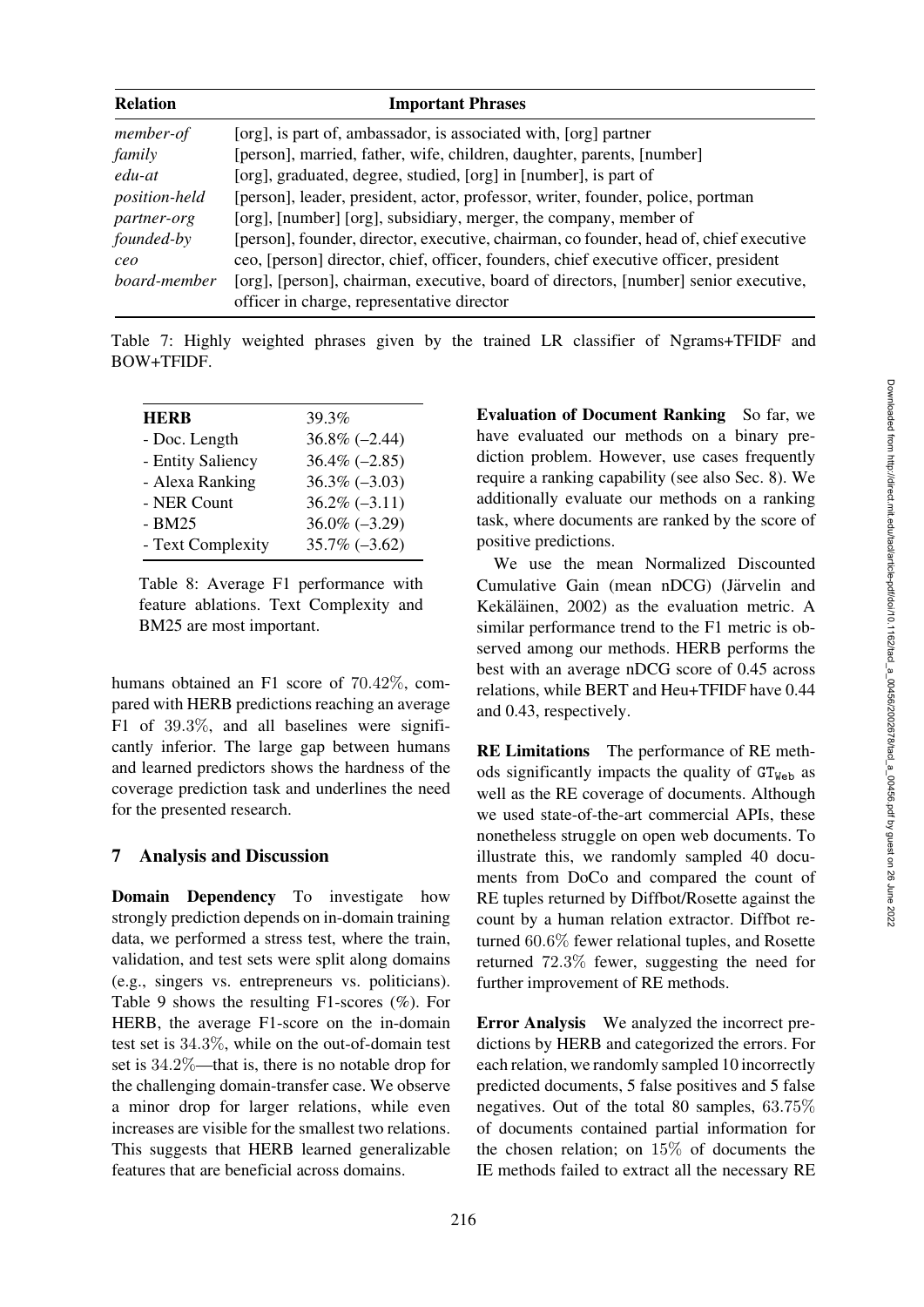| <b>Setting</b>     | member-<br>οf | family |      | edu-at position- partner- founded-<br>held | org  | by   | ceo  | board-<br>member | Avg. |
|--------------------|---------------|--------|------|--------------------------------------------|------|------|------|------------------|------|
| HERB (in-domain)   | 40.8          | 41.8   | 34.9 | 42.8                                       | 28.4 | 17.1 | 45.4 | 23.3             | 34.3 |
| HERB (out-of-      | 35.7          | 39.7   | 32.5 | 39.1                                       | 29.4 | 23.8 | 42.3 | 31.1             | 34.2 |
| domain)            |               |        |      |                                            |      |      |      |                  |      |
| Training Data Size | 2194          | 1650   | 1458 | 2940                                       | 1124 | 828  | 2058 | 608              |      |

<span id="page-10-0"></span>Table 9: Comparison of F1-scores (%) of HERB on the in-domain and out-of-domain test set.

tuples; the ground truth for 3.75% of documents had an incomplete set of objects; 3.75% documents had noisy content; and 2.5% documents had incomplete information due to failure of scraping methods on complex website layouts.

Multiple documents in the low-information category contained speculative content—for example, considerations about candidates for a new appointment as a board member or CEO. In other cases, the document would mention the increased count of board members, but not their names. A few documents also had partial information leading to false positives—for example, a document partially talking about the footballer Sergio Aguero for the *family* relation was incorrectly classified as informative; as it also contained a complete family history about another footballer, Diego Maradona (Sergio's father-in-law).

Conversely, documents may contain information relevant to a relation without actual mention of the relation, which leads to false negatives. For example, a document on the LinkedIn Corporation stating '' . . . Weiner stepped down from LinkedIn . . . He named Ryan Roslansky as his replacement.'' was labeled uninformative for the *ceo* relation. Although Ryan Roslansky and LinkedIn are related through the *ceo* relation, the implicit statement was not noticed by HERB.

We specifically inspected the IR baselines' performance to understand better why these are mediocre predictors at best. The IR signals about entire documents merely reflect that a document is on the proper topic given by the query entity, but that does not necessarily imply that the document contains *many* relational facts about the target entity. For RE coverage, IR-style documentquery relevance is a necessary cue but not a sufficient criterion.

Efficiency and Scalability We measured the run-time of HERB against a state-of-the-art neural model for document-level RE (DocRED) [\(Yao](#page-15-14) [et al.,](#page-15-14) [2019\)](#page-15-1). Based on the DocRED leaderboard,<sup>15</sup> we selected the currently best open-source method: the Transformer-based Structured Self-Attention Network (SSAN) [\(Xu et al., 2021](#page-15-15)).

A sample of 100 documents from DoCo was given to both HERB and SSAN and processed as follows. For HERB, features are computed utilizing BERT, followed by coverage prediction. For SSAN, documents first need to be pre-processed to construct the necessary DocRED representation. This includes named entity recognition and pair-wise co-reference resolution, using Stanza<sup>16</sup> to properly group same-entity occurrences.

The measurements show the following. HERB takes about 2 seconds, on average, to process one document, whereas SSAN requires 13.6 seconds—a factor of 6.8 higher in speed and resource consumption. The difference becomes even more prominent for very long documents with many named entity mentions. HERB's run-time grows linearly with document length, while SSAN's run-time exhibits quadratic growth with the number of entity mentions.

This quadratic complexity of full-fledged neural RE has inherent reasons (as stated in [Yao et al.,](#page-15-1) [2019](#page-15-1)). Document-level relation extraction generally requires computations for all possible pairs of entity mentions. The neural RE methods need to have the positions of candidate entity pairs as input, which necessitates considering all pairs of mentions.

## <span id="page-10-1"></span>8 Applications

To demonstrate the importance of coverage prediction, we evaluated its utility in two use cases, knowledge base construction and claim refutation. For the former, we discuss the importance of ranking documents by RE coverage (Section [8.1\)](#page-11-0)

<sup>15</sup>[https://competitions.codalab.org/competitions](https://competitions.codalab.org/competitions/20717#results) [/20717#results](https://competitions.codalab.org/competitions/20717#results).

<span id="page-10-3"></span><span id="page-10-2"></span><sup>16</sup><https://stanfordnlp.github.io/stanza/>.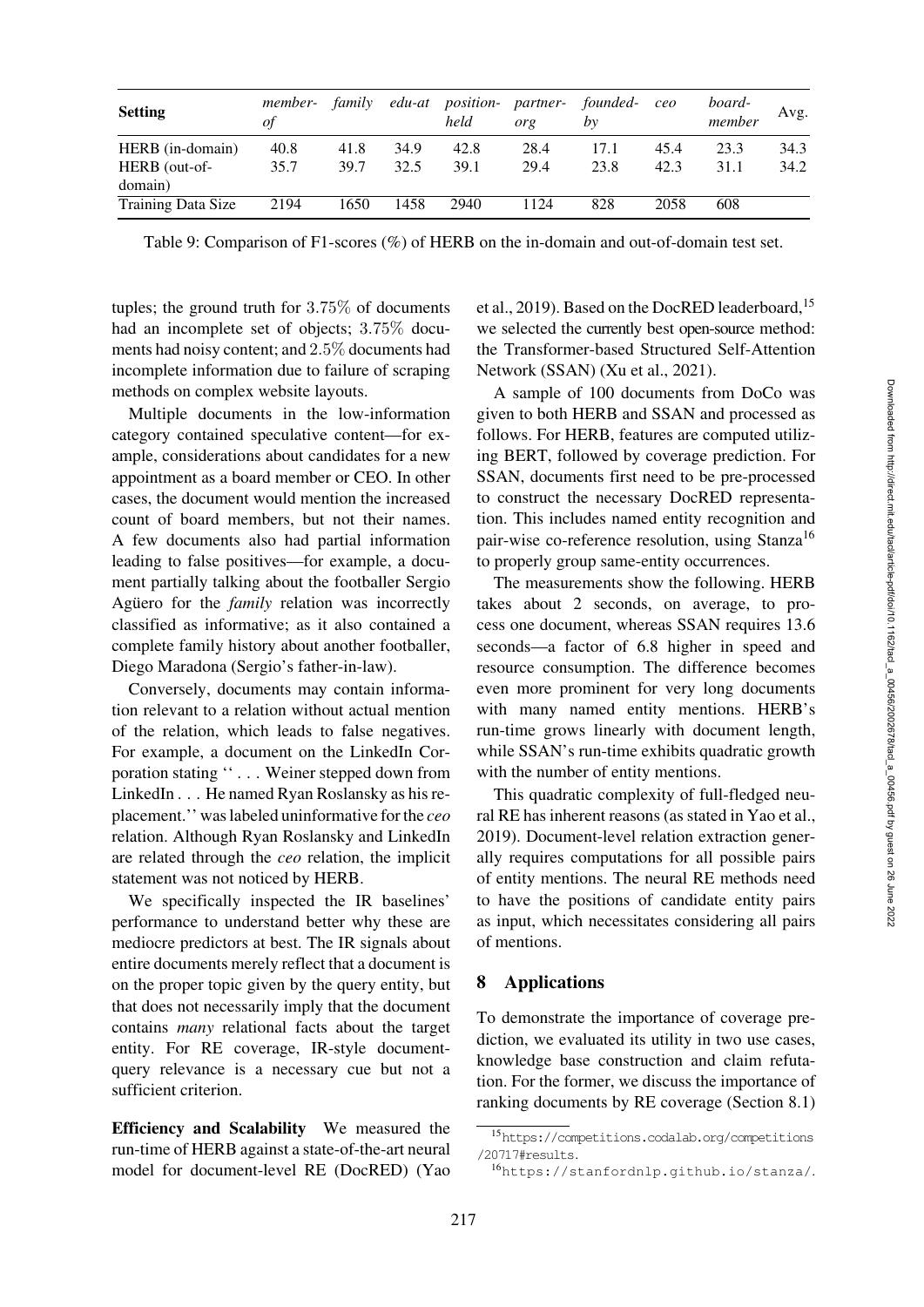and a practically relevant setting where RE is constrained by resource budgets (Section [8.2\)](#page-11-1).

# <span id="page-11-0"></span>8.1 Document Ranking for Relation Extraction

Relation extraction plays a pivotal role in KB construction. We show the relevance of coverage estimates for prioritizing among documents. Entities from our test dataset serve as subjects for RE. We select top  $k$  documents from the test dataset corpus by four different techniques. We compare the performance of each method by the total number of extracted RE tuples per subject and compute recall w.r.t. the Wikidata ground-truth.

- 1. *Random*: A random sample of documents.
- 2. *IR-Relevance*: Using BM25 to identify the most relevant documents.
- 3. *Coverage Prediction*: HERB's predictions to rank documents.
- 4. *Coverage Oracle*: Selecting documents by their ground-truth labels from DoCo. This ranking gives an upper bound on what an ideal method could achieve.

Setup The document coverage calculation is on a per (e, r) pair basis. In a single iteration, all the proposed methods are given a set of documents partitioned by  $(e, r)$  pairs. Each method uses its technique to rank the documents, and the top  $k$  ranked documents are given to the RE API (Rosette or Diffbot) for obtaining the set of relational tuples.

Results Figure [5](#page-11-2) (*top*) compares the total RE tuples obtained by the proposed methods, averaged across test dataset entities and 8 chosen relations. Notably, BM25 doesn't perform much better than random, while coverage prediction is not far behind the perfect ranking defined by the coverage oracle. Ordering documents by coverage prediction instead of IR-relevance gives 50% more extractions from the top-10 documents.

Figure [5](#page-11-2) (*bottom*) shows the number of RE tuples that match the Wikidata KB, thus comparing the methods on precision. As was foreseeable, the coverage oracle method wins due to the usage of correct coverage values for ranking. HERB's coverage prediction performance is considerably



<span id="page-11-2"></span>Figure 5: Total yield (top) and precision (bottom) of KBC based on different ranking methods for documents.

| Method      |    | <b>RE Count</b> #Docs Processed |
|-------------|----|---------------------------------|
| <b>SSAN</b> | 59 | 410                             |
| HERB+SSAN   | 96 | 318                             |

<span id="page-11-3"></span>Table 10: Relation extraction under run-time constraint.

higher than IR-relevance and other methods, while it matches the coverage oracle for  $K > 4$ . Beyond  $K > 15$ , all methods yield nearly the same sets of tuples, hence similar precision.

### <span id="page-11-1"></span>8.2 Budget-constrained Relation Extraction

Document coverage predictions are particularly important for massive-scale RE tasks targeted at long-tail entities, such as populating or augmenting a domain-specific knowledge base (e.g., about diabetes or jazz music). Such tasks may require screening a huge number of documents. Therefore, practically viable RE methods need to operate under budget constraints, regarding the monetary cost of computational resources (e.g., using and paying for cloud servers) as well as the cost of energy consumption and environmental impact.

In the experiment described here, we simulate this setting, comparing standard RE by SSAN against HERB-enhanced RE where HERB prioritizes documents for RE by SSAN. We assume a budget of 10 minutes of processing time and give both methods 100 candidate documents. SSAN selects documents randomly and processes them until it runs out of time. HERB+SSAN sorts documents by HERB scores for high coverage and then lets SSAN process them in this order. The time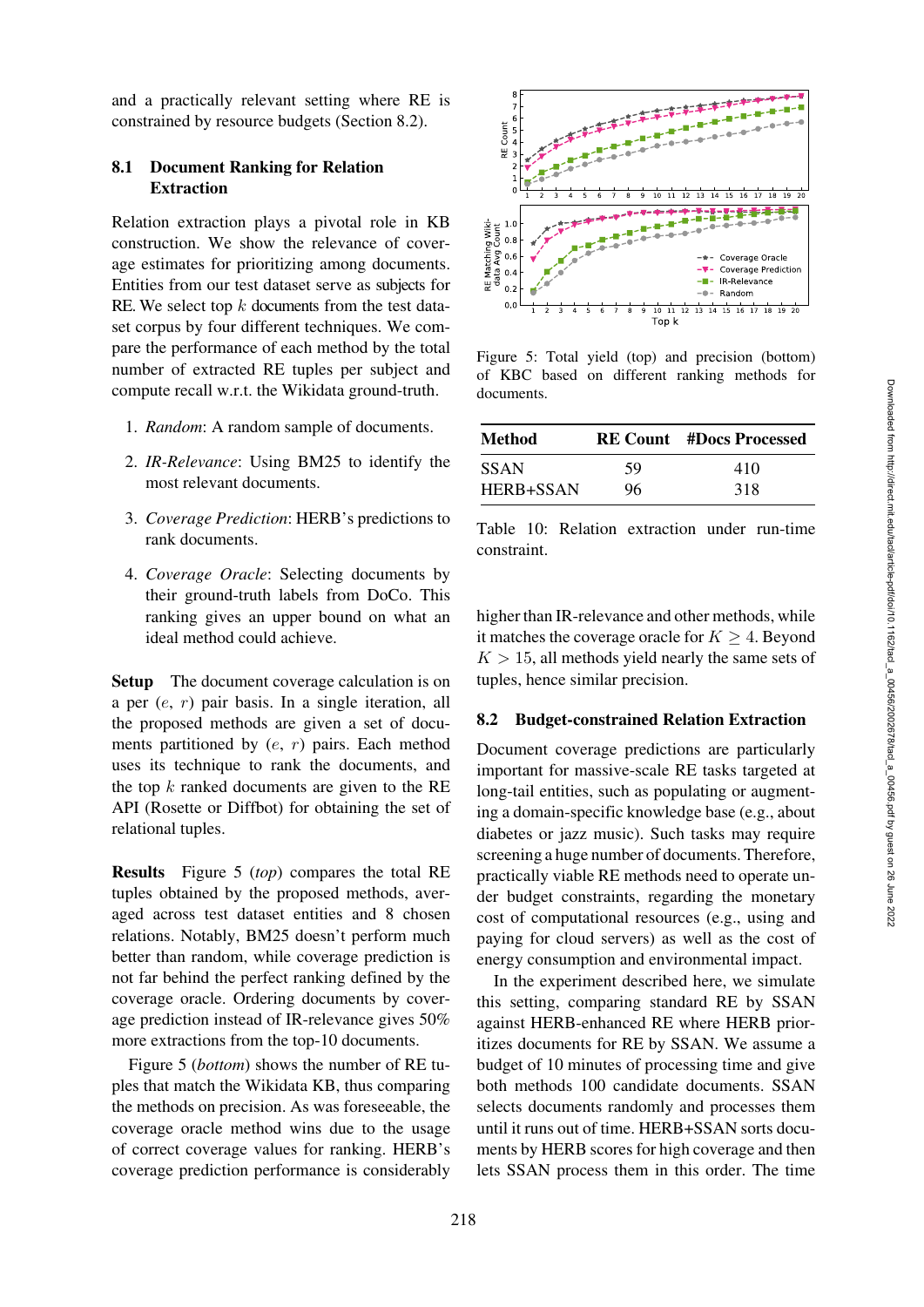| <b>Subject</b>                       | <b>Relation</b> | <b>Object</b>                     | <b>Document Snippet</b>                                                                                              |
|--------------------------------------|-----------------|-----------------------------------|----------------------------------------------------------------------------------------------------------------------|
| Alphabet Inc.                        | ceo             | Susan Wojcicki                    | Susan Wojcicki is CEO of Alphabet subsidiary YouTube, which has<br>2 billion monthly users.                          |
| Oracle Corporation <i>founded-by</i> |                 | David Agus                        | Oracle Co-founder Larry Ellison and acclaimed physician and<br>scientist Dr. David Agus formed Sensei Holdings, Inc. |
| PepsiCo                              |                 | <i>board-member</i> Joan Crawford | Film actress Joan Crawford, after marrying Pepsi-Cola president<br>Alfred N. Steele became a spokesperson for Pepsi. |

<span id="page-12-0"></span>Table 11: Incorrect claims extracted by Diffbot RE API from documents predicted as low coverage.

for HERB itself is part of the 10-minute budget for the HERB+SSAN method.

As a proof-of-concept, we ran this experiment for a sample of 10 different entities (each with a pool of 100 documents).

Table [10](#page-11-3) shows the results. Due to the upfront cost of HERB, HERB+SSAN processes fewer documents within the 10-minute budget, but its yield is substantially higher than that of SSAN alone, by a factor of 1.63. This demonstrates the need for document-coverage prediction towards realistic usage.

#### 8.3 Claim Refutation

Our second use case is fact-checking, specifically the case of refuting false claims by providing counter-evidence via RE.

Reasoning *Extraction confidence* and *document coverage* are conceptually independent notions. However, when looking at sets of documents, an interesting relation emerges. Consider two documents,  $d_1$  with high coverage, and  $d_2$  with low coverage, along with two claims  $c_1$  and  $c_2$  from the respective documents, extracted with the same confidence. *Can we use coverage information to make claims about extraction correctness?*

We propose the following hypothesis: Given that  $d_1$  is asserted to have high coverage, we can conclude that any statement not mentioned in  $d_1$ (like  $c_2$ ) is more likely false. In contrast, the low coverage of  $d_2$  implies that  $d_2$  is unlikely to contain all factual statements. Thus,  $c_1$  not being found in  $d_2$  is no indication that it could not be true.

Validation We experimentally validated the correctness of the above reasoning as follows. From the collection of relation extractions from the test dataset documents, we randomly sampled 69 pairs of claims for the same entity and relation, which had low support (i.e., extraction found only in one website). We then ordered the pairs by the coverage of the documents that did not express them, obtaining 69 claims with relatively higher coverage in non-expressing documents and 69 claims with relatively lower coverage.

We manually verified the correctness of each claim on the Internet, verifying annotator agreement on a sub-sample, where we found a high Fleiss' Kappa [\(Fleiss, 1971](#page-13-17)) inter-annotator agreement of 0.82.

Using these annotations, we found that from the 69 claims absent from lower-coverage documents, 58% (40) were correct, while from those absent from higher-coverage documents, only 36% (25) were correct. In other words, the fraction of correct claims absent from low-coverage documents is 1.6 times higher; so coverage can be used as a feature for claim refutation.

Table [11](#page-12-0) shows examples of claims absent from high-coverage documents.

## 9 Conclusion

This paper introduces the new task of document coverage prediction and a large dataset for experimental study of the task. Our methods show that heuristic features can boost the performance of pre-trained language models without costly fine-tuning. Moreover, we demonstrate the value of coverage estimates for the use cases of knowledge base construction and claim refutation. Our future research includes developing a user-friendly tool to support knowledge engineers.

### Acknowledgments

We thank Andrew Yates for his suggestions. Further thanks to the anonymous reviewers, action editor, and fellow researchers at MPI, for their comments towards improving our paper. This work is supported by the German Science Foundation (DFG: Deutsche Forschungsgemeinschaft) by grant 4530095897: ''Negative Knowledge at Web Scale''.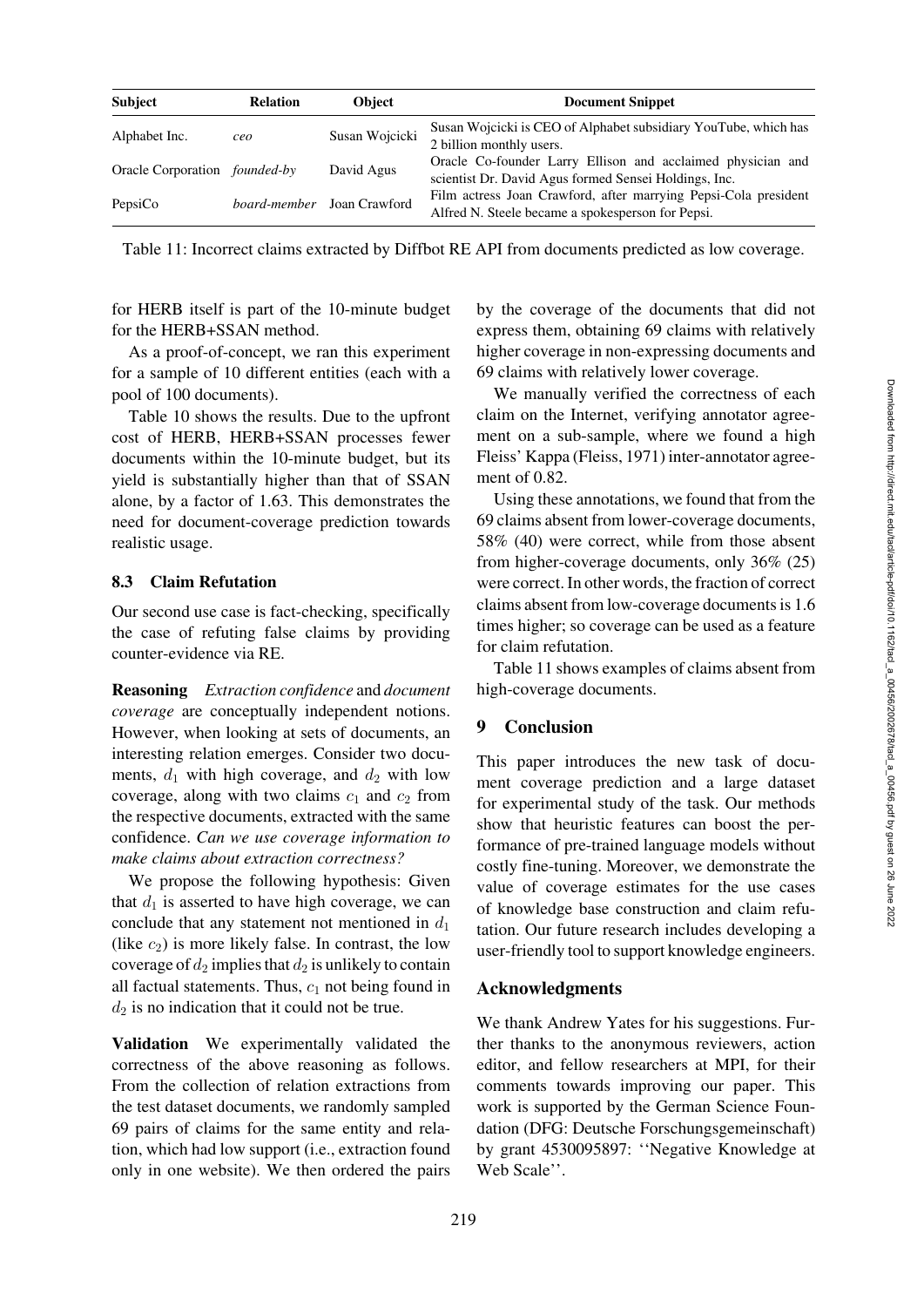### References

- <span id="page-13-7"></span><span id="page-13-6"></span>Hiba Arnaout, Simon Razniewski, Gerhard Weikum, and Jeff Z. Pan. 2021. Negative statements considered useful. *Journal of Web Semantics*, 71:100661. [https://doi.org](https://doi.org/10.1016/j.websem.2021.100661) [/10.1016/j.websem.2021.100661](https://doi.org/10.1016/j.websem.2021.100661)
- <span id="page-13-11"></span>David M. Blei, Andrew Ng, and Michael I. Jordan. 2003. Latent dirichl et allocation. *Journal of Machine Learning Research*, 3:993–1022.
- <span id="page-13-3"></span>Sihao Chen, Daniel Khashabi, Wenpeng Yin, Chris Callison-Burch, and Dan Roth. 2019. Seeing things from a different angle: Discovering diverse perspectives about claims. In *Proceedings of the 2019 Conference of the North American Chapter of the Association for Computational Linguistics: Human Language Technologies, Volume 1 (Long and Short Papers)*, pages 542–557, Minneapolis, Minnesota. Association for Computational Linguistics.
- <span id="page-13-16"></span>Zhuyun Dai and Jamie Callan. 2019. Deeper text understanding for IR with contextual neural language modeling. In *Proceedings of the 42nd International ACM SIGIR Conference on Research and Development in Information Retrieval*, pages 985–988, New York, NY, USA. Association for Computing Machinery. [https://doi.org/10.1145/3331184](https://doi.org/10.1145/3331184.3331303) [.3331303](https://doi.org/10.1145/3331184.3331303)
- <span id="page-13-5"></span><span id="page-13-4"></span>Fariz Darari, Werner Nutt, Giuseppe Pirrò, and Simon Razniewski. 2013. Completeness statements about RDF data sources and their use for query answering. In *The Semantic Web – ISWC 2013*, pages 66–83. Springer Berlin Heidelberg. [https://doi.org/10.1007](https://doi.org/10.1007/978-3-642-41335-3_5) [/978-3-642-41335-3\\_5](https://doi.org/10.1007/978-3-642-41335-3_5)
- <span id="page-13-14"></span>Jacob Devlin, Ming-Wei Chang, Kenton Lee, and Kristina Toutanova. 2019. BERT: Pre-training of deep bidirectional transformers for language understanding. In *Proceedings of the 2019 Conference of the North American Chapter of the Association for Computational Linguistics: Human Language Technologies, Volume 1 (Long and Short Papers)*, pages 4171–4186, Minneapolis, Minnesota. Association for Computational Linguistics.
- <span id="page-13-17"></span>Joseph L. Fleiss. 1971. Measuring nominal scale agreement among many raters. *Psychological Bulletin*, 76(5):378–382.
- <span id="page-13-10"></span>Rudolf Flesch and Alan J. Gould. 1949. *The Art of Readable Writing*, volume 8. Harper New York. [https://doi.org/10.1037](https://doi.org/10.1037/h0031619) [/h0031619](https://doi.org/10.1037/h0031619)
- <span id="page-13-8"></span>Luis Galárraga, Simon Razniewski, Antoine Amarilli, and Fabian M. Suchanek. 2017. Predicting completeness in knowledge bases. In *Proceedings of the Tenth ACM International Conference on Web Search and Data Mining*, pages 375–383, New York, NY, USA. Association for Computing Machinery. [https://](https://doi.org/10.1145/3018661.3018739) [doi.org/10.1145/3018661.3018739](https://doi.org/10.1145/3018661.3018739)
- <span id="page-13-9"></span>Max Grusky, Mor Naaman, and Yoav Artzi. 2018. Newsroom: A dataset of 1.3 million summaries with diverse extractive strategies. In *Proceedings of the 2018 Conference of the North American Chapter of the Association for Computational Linguistics: Human Language Technologies, Volume 1 (Long Papers)*, pages 708–719, New Orleans, Louisiana. Association for Computational Linguistics. [https://doi.org/10.18653/v1/N18](https://doi.org/10.18653/v1/N18-1065) [-1065](https://doi.org/10.18653/v1/N18-1065)
- <span id="page-13-15"></span><span id="page-13-1"></span><span id="page-13-0"></span>Xu Han, Tianyu Gao, Yankai Lin, H. Peng, Yaoliang Yang, Chaojun Xiao, Zhiyuan Liu, Peng Li, Maosong Sun, and Jie Zhou. 2020. More data, more relations, more context and more openness: A review and outlook for relation extraction. In *Proceedings of the 1st Conference of the Asia-Pacific Chapter of the Association for Computational Linguistics and the 10th International Joint Conference on Natural Language Processing*, pages 745–758, Suzhou, China. Association for Computational Linguistics.
- <span id="page-13-13"></span><span id="page-13-12"></span>Sepp Hochreiter and Jürgen Schmidhuber. 1997. Long short-term memory. *Neural Computation*, 9(8):1735–1780. [https://doi.org/10](https://doi.org/10.1162/neco.1997.9.8.1735) [.1162/neco.1997.9.8.1735](https://doi.org/10.1162/neco.1997.9.8.1735), PubMed: [9377276](https://pubmed.ncbi.nlm.nih.gov/9377276)
- <span id="page-13-2"></span>Aidan Hogan, Eva Blomqvist, Michael Cochez, Claudia d'Amato, Gerard de Melo, Claudia Gutiérrez, Sabrina Kirrane, José Emilio Labra Gayo, Roberto Navigli, Sebastian Neumaier, Axel-Cyrille N. Ngomo, Axel Polleres, Sabbir M. Rashid, Anisa Rula, Lukas Schmelzeisen, Juan Sequeda, Steffen Staab, and Antoine Zimmermann. 2021. Knowledge graphs. *ACM Computing Surveys*, 64(4):96–104. [https://](https://doi.org/10.1145/3447772) [doi.org/10.1145/3447772](https://doi.org/10.1145/3447772)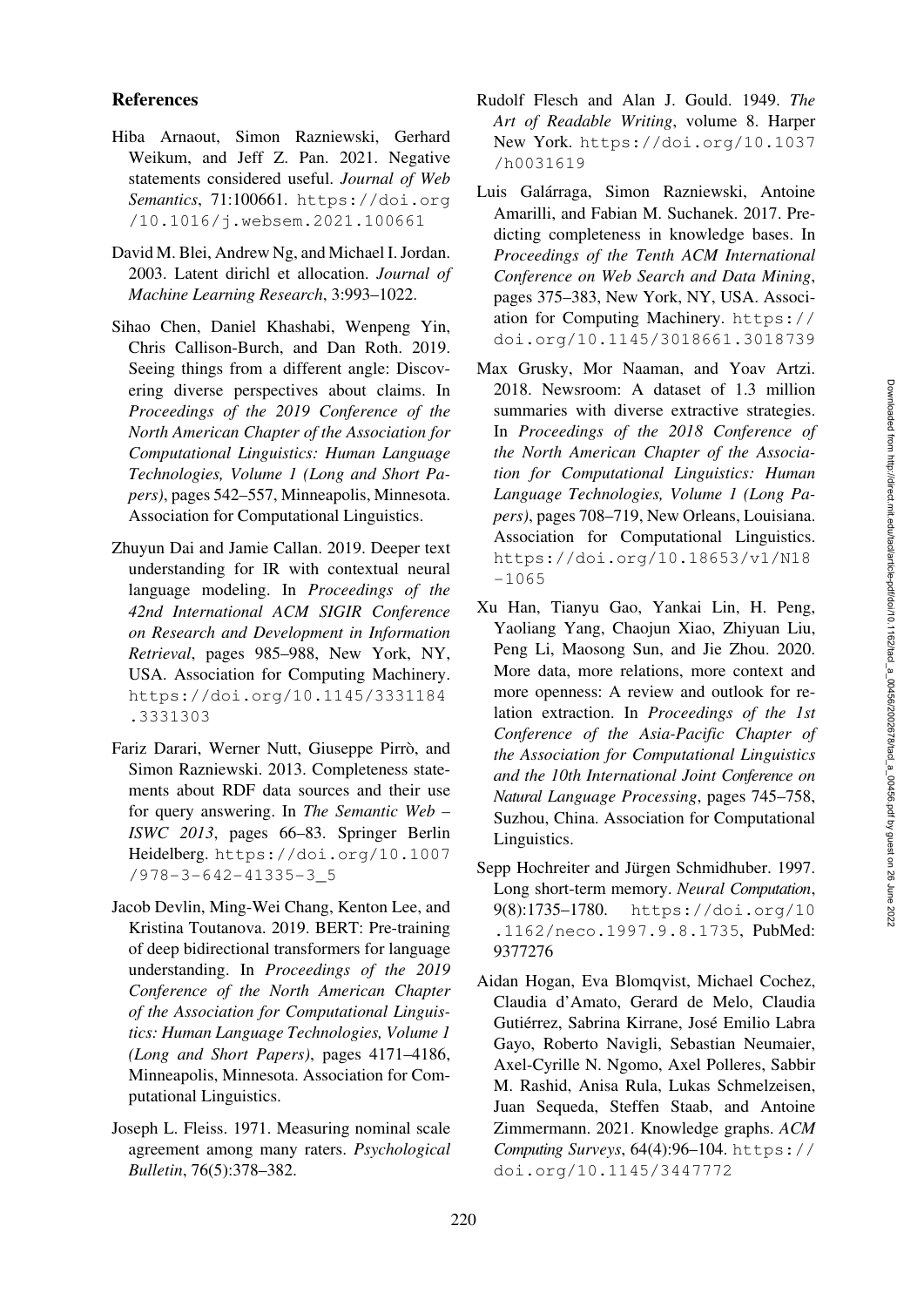- <span id="page-14-8"></span>Andrew Hopkinson, Amit Gurdasani, Dave Palfrey, and Arpit Mittal. 2018. Demandweighted completeness prediction for a knowledge base. In *Proceedings of the 2018 Conference of the North American Chapter of the Association for Computational Linguistics: Human Language Technologies, Volume 3 (Industry Papers)*, pages 200–207, New Orleans, Louisiana. Association for Computational Linguistics. [https://doi.org/10.18653](https://doi.org/10.18653/v1/N18-3025) [/v1/N18-3025](https://doi.org/10.18653/v1/N18-3025)
- <span id="page-14-6"></span>Panagiotis G. Ipeirotis, Eugene Agichtein, Pranay Jain, and Luis Gravano. 2007. Towards a query optimizer for text-centric tasks. *ACM Transactions on Database Systems*, 32(4):21–es.
- <span id="page-14-5"></span><span id="page-14-4"></span>Kalervo Järvelin and Jaana Kekäläinen. 2002. Cumulated gain-based evaluation of IR techniques. *ACM Transactions of Information Systems*, 20(4):422–446. [https://doi.org](https://doi.org/10.1145/582415.582418) [/10.1145/582415.582418](https://doi.org/10.1145/582415.582418)
- <span id="page-14-2"></span><span id="page-14-0"></span>Yankai Lin, Shiqi Shen, Zhiyuan Liu, Huanbo Luan, and Maosong Sun. 2016. Neural relation extraction with selective attention over instances. In *Proceedings of the 54th Annual Meeting of the Association for Computational Linguistics (Volume 1: Long Papers)*, pages 2124–2133, Berlin, Germany. Association for Computational Linguistics.
- <span id="page-14-14"></span>Zachary C. Lipton, Charles Elkan, and Balakrishnan Narayanaswamy. 2014. Optimal thresholding of classifiers to maximize F1 measure. In *Machine Learning and Knowledge Discovery in Databases*, pages 225–239, Berlin, Heidelberg. Springer Berlin Heidelberg. [https://doi.org/10.1007/978-3-662](https://doi.org/10.1007/978-3-662-44851-9_15) [-44851-9](https://doi.org/10.1007/978-3-662-44851-9_15) 15, PubMed: [26023687](https://pubmed.ncbi.nlm.nih.gov/26023687)
- <span id="page-14-10"></span><span id="page-14-9"></span>Michael Luggen, Djellel Difallah, Cristina Sarasua, Gianluca Demartini, and Philippe Cudré-Mauroux. 2019. Non-parametric class completeness estimators for collaborative knowledge graphs—the case of wikidata. In *The Semantic Web – ISWC 2019*, pages 453–469, Cham. Springer International Publishing. [https://doi.org/10.1007/978-3-030](https://doi.org/10.1007/978-3-030-30793-6_26)  $-30793-6.26$  $-30793-6.26$
- <span id="page-14-1"></span>Mike Mintz, Steven Bills, Rion Snow, and Daniel Jurafsky. 2009. Distant supervision for relation

extraction without labeled data. In *Proceedings of the Joint Conference of the 47th Annual Meeting of the ACL and the 4th International Joint Conference on Natural Language Processing of the AFNLP*, pages 1003–1011, Suntec, Singapore. Association for Computational Linguistics. [https://doi.org/10](https://doi.org/10.3115/1690219.1690287) [.3115/1690219.1690287](https://doi.org/10.3115/1690219.1690287)

- <span id="page-14-3"></span>Tom M. Mitchell, William W. Cohen, Estevam R. Hruschka, Partha P. Talukdar, Bo Yang, J. Betteridge, Andrew Carlson, Bhavana Dalvi, Matt Gardner, Bryan Kisiel, Jayant Krishnamurthy, Ni Lao, Kathryn Mazaitis, Thahir Mohamed, Ndapandula Nakashole, Emmanouil Antonios Platanios, Alan Ritter, Mehdi Samadi, Burr Settles, Richard C. Wang, Derry T. Wijaya, Abhinav Gupta, Xinlei Chen, Abulhair Saparov, Malcolm Greaves, and Joel Welling. 2018. Never-ending learning. *Communications of the ACM*, 61(5):103–115. <https://doi.org/10.1145/3191513>
- <span id="page-14-7"></span>Ndapandula Nakashole and Tom M. Mitchell. 2014. Language-aware truth assessment of fact candidates. In *Proceedings of the 52nd Annual Meeting of the Association for Computational Linguistics (Volume 1: Long Papers)*, pages 1009–1019, Baltimore, Maryland. Association for Computational Linguistics. <https://doi.org/10.3115/v1/P14-1095>
- <span id="page-14-11"></span>Rodrigo Nogueira and Kyunghyun Cho. 2020. Passage re-ranking with BERT. *ArXiv*, abs/ 1901.04085.
- <span id="page-14-12"></span>Rodrigo Nogueira, Zhiying Jiang, Ronak Pradeep, and Jimmy Lin. 2020. Document ranking with a pretrained sequence-to-sequence model. In *Findings of the Association for Computational Linguistics: EMNLP 2020*, pages 708–718, Online. Association for Computational Linguistics. [https://doi.org/10.18653](https://doi.org/10.18653/v1/2020.findings-emnlp.63) [/v1/2020.findings-emnlp.63](https://doi.org/10.18653/v1/2020.findings-emnlp.63)
- <span id="page-14-13"></span>Jeffrey Pennington, Richard Socher, and Christopher Manning. 2014. GloVe: Global vectors for word representation. In *Proceedings of the 2014 Conference on Empirical Methods in Natural Language Processing (EMNLP)*, pages 1532–1543, Doha, Qatar. Association for Computational Linguistics. [https://doi](https://doi.org/10.3115/v1/D14-1162) [.org/10.3115/v1/D14-1162](https://doi.org/10.3115/v1/D14-1162)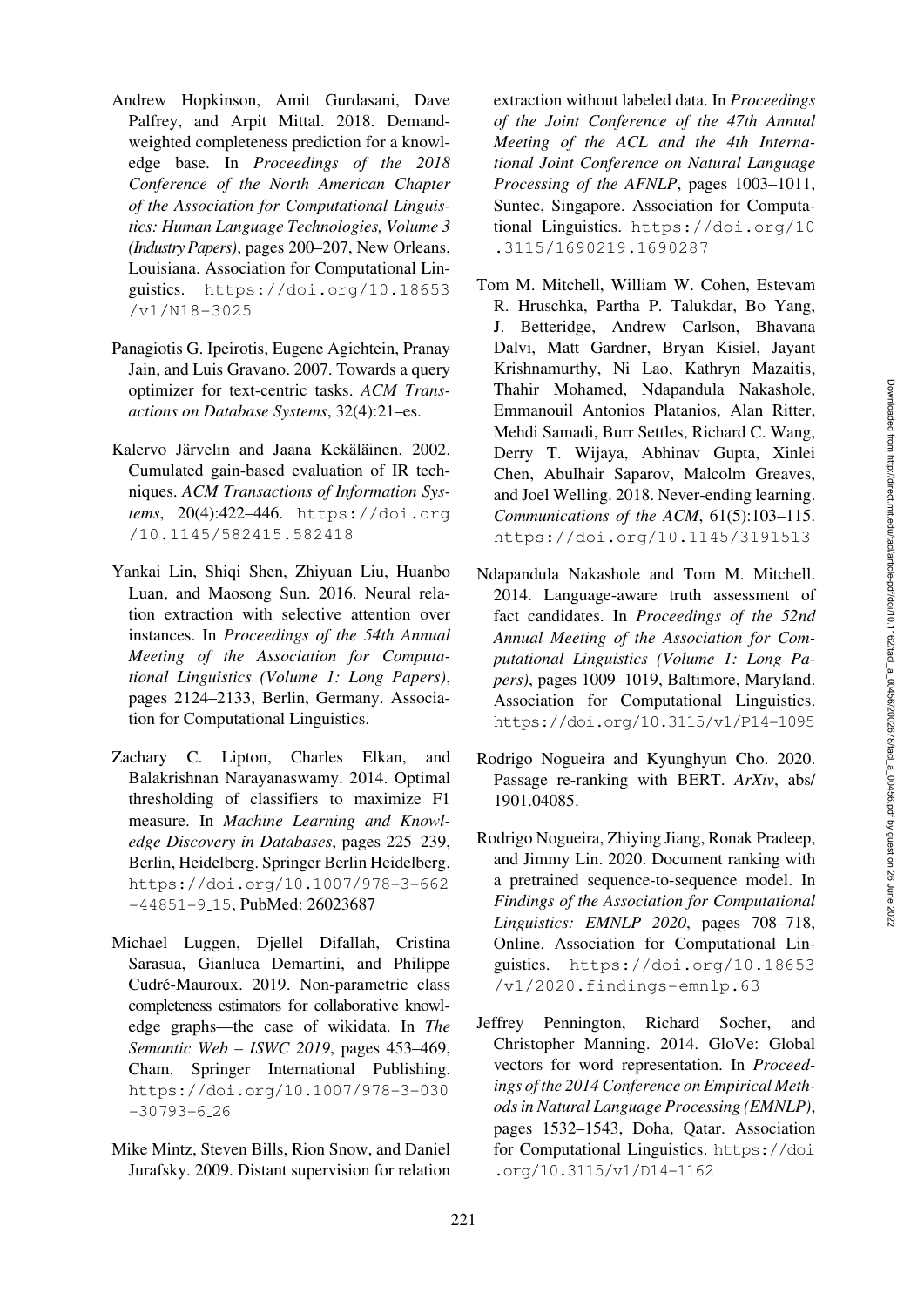- <span id="page-15-13"></span>Colin Raffel, Noam Shazeer, Adam Roberts, Katherine Lee, Sharan Narang, Michael Matena, Yanqi Zhou, Wei Li, and Peter J. Liu. 2020. Exploring the limits of transfer learning with a unified text-to-text transformer. *Journal of Machine Learning Research*, 21(140):1–67.
- <span id="page-15-7"></span>Hannah Rashkin, Eunsol Choi, Jin Y. Jang, Svitlana Volkova, and Yejin Choi. 2017. Truth of varying shades: Analyzing language in fake news and political fact-checking. In *Proceedings of the 2017 Conference on Empirical Methods in Natural Language Processing*, pages 2931–2937, Copenhagen, Denmark. Association for Computational Linguistics. [https://doi.org/10.18653/v1/D17](https://doi.org/10.18653/v1/D17-1317) [-1317](https://doi.org/10.18653/v1/D17-1317)
- <span id="page-15-6"></span>Simon Razniewski, Nitisha Jain, Paramita Mirza, and Gerhard Weikum. 2019. Coverage of information extraction from sentences and paragraphs. In *Proceedings of the 2019 Conference on Empirical Methods in Natural Language Processing and the 9th International Joint Conference on Natural Language Processing (EMNLP-IJCNLP)*, pages 5771–5776, Hong Kong, China. Association for Computational Linguistics. [https://doi.org/10](https://doi.org/10.18653/v1/D19-1583) [.18653/v1/D19-1583](https://doi.org/10.18653/v1/D19-1583)
- <span id="page-15-2"></span>Sebastian Riedel, Limin Yao, and Andrew McCallum. 2010. Modeling relations and their mentions without labeled text. In *Machine Learning and Knowledge Discovery in Databases*, pages 148–163, Berlin, Heidelberg. Springer Berlin Heidelberg. [https://doi](https://doi.org/10.1007/978-3-642-15939-8_10) [.org/10.1007/978-3-642-15939-8](https://doi.org/10.1007/978-3-642-15939-8_10) 10
- <span id="page-15-12"></span><span id="page-15-11"></span>Stephen E. Robertson, Steve Walker, Susan Jones, Micheline Hancock-Beaulieu, and Mike Gatford. 1995. Okapi at TREC-3. In *Overview of the Third Text REtrieval Conference (TREC-3)*, pages 109–126. Gaithersburg, MD: NIST.
- <span id="page-15-10"></span>Dwaipayan Roy, Sumit Bhatia, and Prateek Jain. 2020. A topic-aligned multilingual corpus of wikipedia articles for studying information asymmetry in low resource languages. In *Proceedings of the 12th Language Resources and Evaluation Conference*, pages 2373–2380, Marseille, France. European Language Resources Association.
- <span id="page-15-9"></span>Evan Sandhaus, Philadelphia. 2008. The New York Times Annotated Corpus. *Linguistic Data Consortium*, 6(12):e26752.
- <span id="page-15-0"></span>Livio B. Soares, Nicholas FitzGerald, Jeffrey Ling, and Tom Kwiatkowski. 2019. Matching the blanks: Distributional similarity for relation learning. In *Proceedings of the 57th Annual Meeting of the Association for Computational Linguistics*, pages 2895–2905, Florence, Italy. Association for Computational Linguistics.
- <span id="page-15-8"></span>James Thorne, Andreas Vlachos, Christos Christodoulopoulos, and Arpit Mittal. 2018. FEVER: A large-scale dataset for Fact Extraction and VERification. In *Proceedings of the 2018 Conference of the North American Chapter of the Association for Computational Linguistics: Human Language Technologies, Volume 1 (Long Papers)*, pages 809–819, New Orleans, Louisiana. Association for Computational Linguistics. [https://doi.org/10](https://doi.org/10.18653/v1/N18-1074) [.18653/v1/N18-1074](https://doi.org/10.18653/v1/N18-1074)
- <span id="page-15-5"></span>Xiaolan Wang, Xin L. Dong, Yang Li, and Alexandra Meliou. 2019. MIDAS: Finding the right web sources to fill knowledge gaps. In *2019 IEEE 35th International Conference on Data Engineering (ICDE)*, pages 578–589. [https://doi.org/10.1109/ICDE.2019](https://doi.org/10.1109/ICDE.2019.00058) [.00058](https://doi.org/10.1109/ICDE.2019.00058)
- <span id="page-15-4"></span><span id="page-15-3"></span>Gerhard Weikum, Luna Dong, Simon Razniewski, and Fabian M. Suchanek. 2021. Machine knowledge: Creation and curation of comprehensive knowledge bases. *Foundations and Trends in Databases*, 10(2–4):108–490. <https://doi.org/10.1561/1900000064>
- <span id="page-15-15"></span>Benfeng Xu, Quan Wang, Yajuan Lyu, Yong Zhu, and Zhendong Mao. 2021. Entity structure within and throughout: Modeling mention dependencies for document-level relation extraction. In *Proceedings of the AAAI Conference on Artificial Intelligence*, volume 35(16), pages 14149–14157.
- <span id="page-15-14"></span><span id="page-15-1"></span>Yuan Yao, Deming Ye, Peng Li, Xu Han, Yankai Lin, Zhenghao Liu, Zhiyuan Liu, Lixin Huang, Jie Zhou, and Maosong Sun. 2019. DocRED: A large-scale document-level relation extraction dataset. In *Proceedings of the 57th Annual Meeting of the Association for Computational Linguistics*, pages 764–777, Florence, Italy. Association for Computational